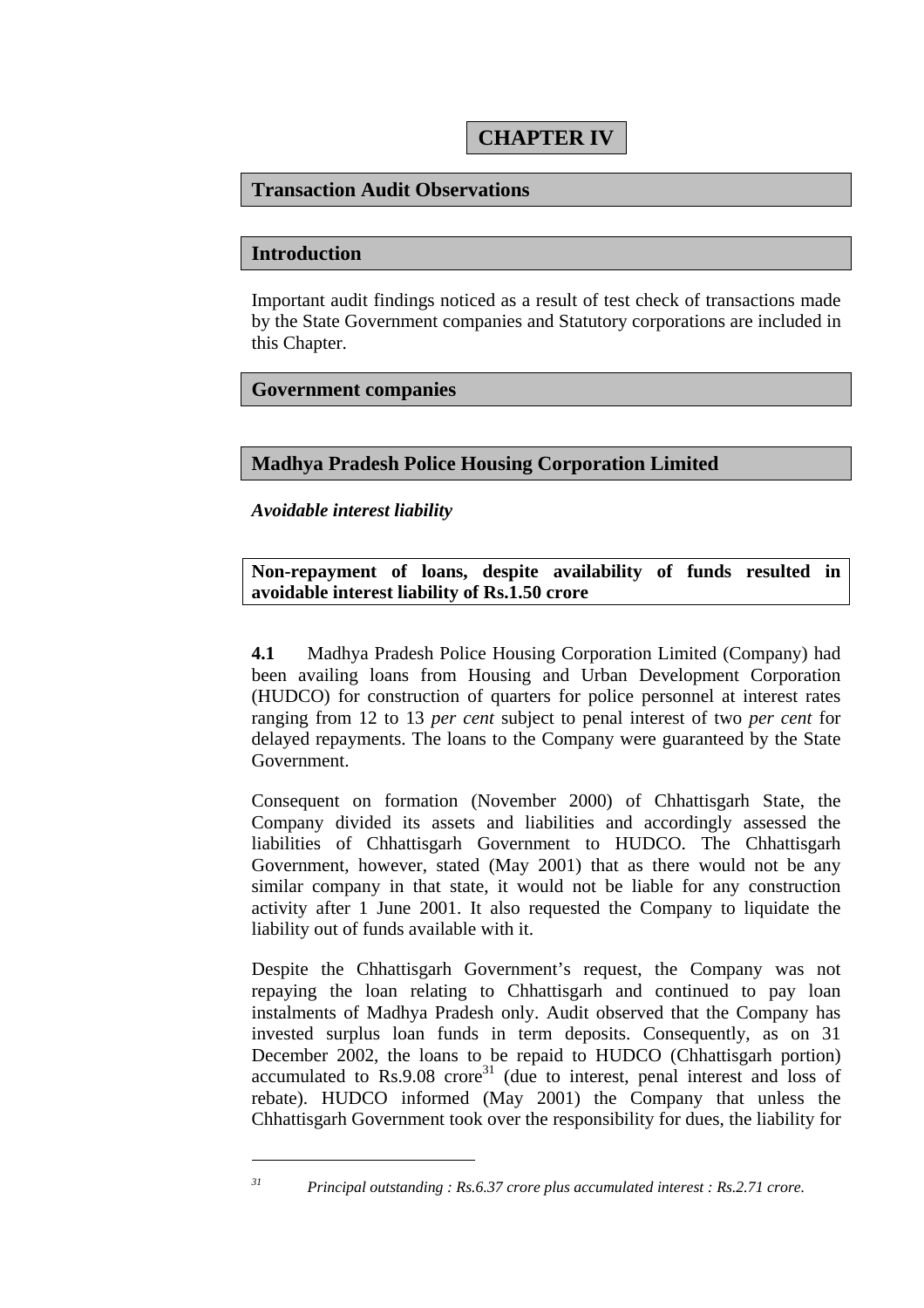that loan also rested with the Company. When the matter was taken up (July 2002) with Chhattisgarh Government, it refused (March 2003) to accept the liability on the ground that division of assets and liabilities was not yet over.

Since the liability of repayments rested with the Company, it should have repaid the entire dues with the surplus funds to avoid the additional interest/penal interest liability. Thus, its failure to repay its dues resulted in avoidable interest liability of Rs.1.50<sup>32</sup> crore up to 31 December 2002 (even after taking into account the interest earned on term deposits) to the State Government.

The Company stated (September 2003) that due to bifurcation of the State, the loan had become the liability of Chhattisgarh Government; hence it did not repay the loan. Government stated (August 2004) that it was impossible for the Company with slender resources to clear off the loan liability. Further, the assumption that the liability for repayment of loan rested with the company is not correct.

The reply of the Company was not tenable as the division of assets and liabilities was not completed and the Chhattisgarh Government, had requested the Company to liquidate the liabilities with the funds available. Therefore the Company should have repaid the loan instalments and adjusted/transferred the liability subsequently.

The reply of the Government was also not tenable as the Company was having surplus funds invested in term deposits fetching lower rate of interest which could have been utilised for repayment of loan carrying higher interest burden. Further, HUDCO had already clarified (May 2001) that until and unless Chhattisgarh Government took the responsibility of entire dues and indicated the payment of dues in future, the entire liability remained with the Company.

## *Injudicious use of funds drawn for specific purpose*

#### **Failure to utilise funds drawn for the purpose judiciously resulted in loss of interest of Rs.13.80 lakh**

**4.2** Madhya Pradesh Police Housing Corporation Limited (Company) had drawn (March 2000) Rs.1.20 crore as grant from Government of India (GOI) for construction of residential buildings and two fire stations, one each at Dewas and Urla under a scheme of Tenth Finance Commission. The amount was to be utilised by 31 March 2000 failing which the same would be refunded to the GOI.

**Non-repayment of dues, despite availability of funds, led to avoidable interest liability of Rs.1.50 crore.** 

 $\overline{a}$ 

*<sup>32</sup> Rs.2.71 crore (Accumulated interest on loan) minus Rs.1.21 crore (interest earned on Rs.6.38 crore at 8.75 per cent from November 2000 to December 2002).*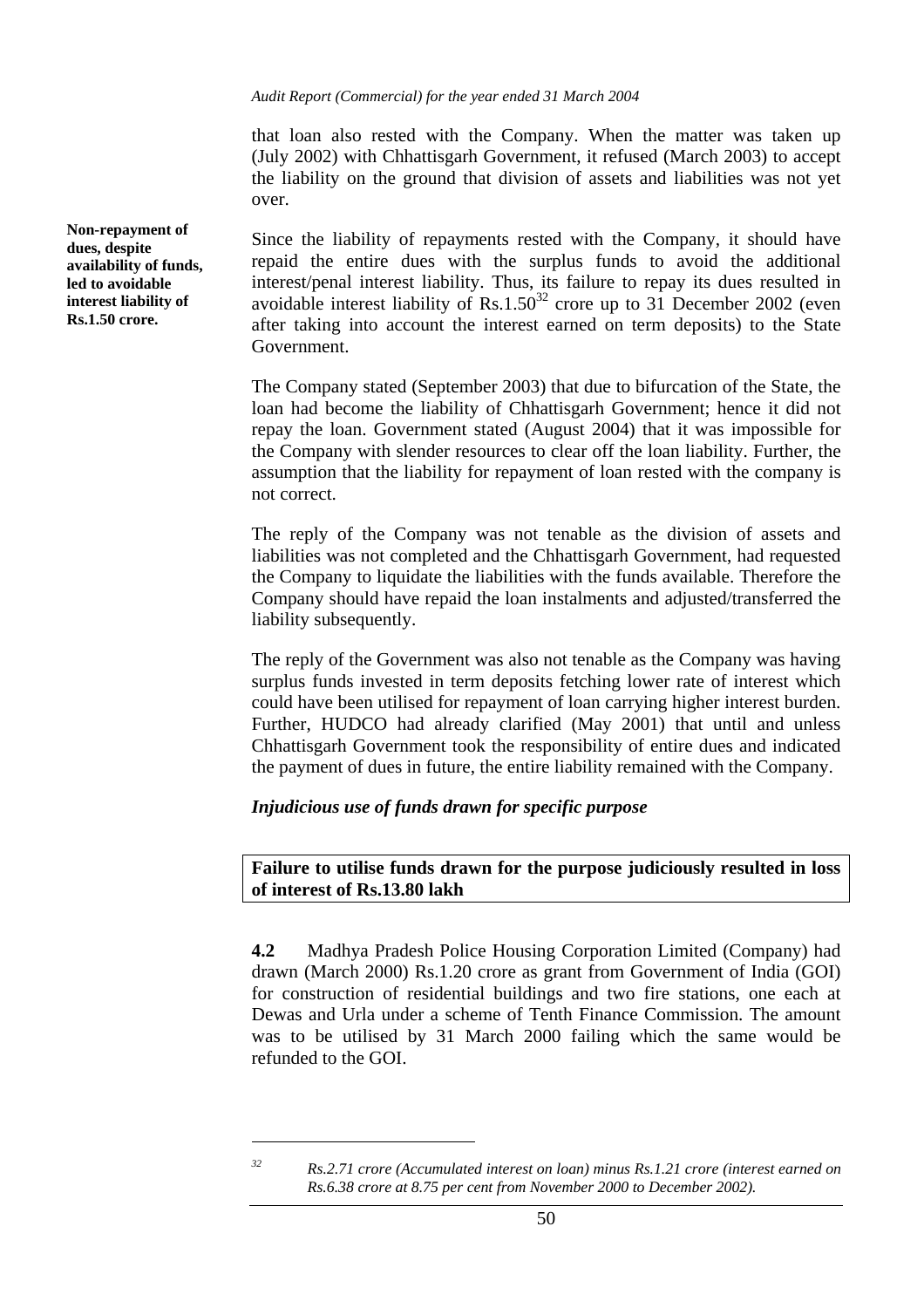Audit observed (September 2003) that the Company completed construction work at Dewas but it could not start work at Urla, as suitable land was not identified till October 2000. Meanwhile, State was bifurcated and Chhattisgarh State was formed in November 2000. As the place (Urla) was situated in Chhattisgarh, the Company did not set up fire station. Instead of refunding / transferring the amount, it had invested the same in term deposits with 8.75 *per cent* rate of interest. The Company was availing loan assistance at interest rate of 12.5 *per cent* (excluding penal interest of two *per cent*) from HUDCO. Had the Company utilised the invested fund for repayment of loan to HUDCO, it could have avoided interest loss of Rs.13.80 lakh<sup>33</sup>.

The Company stated (September 2003) that the funds would be made over to Chhattisgarh State after consensus on division of its assets and liabilities between two states.

The reply was not convincing as in view of uncertainty in completion of work, repayment of loan would have been a better option.

Government stated (August 2004) that deploying surplus funds towards short term deposits instead of keeping them idle, was also a sound financial decision. Further, as the funds were meant for fire station, using it for repayment would have been irregular.

The reply of Government was not acceptable because investment in term deposits fetching lower rate of interest on the one hand and meeting loan obligation with higher interest rate on the other was not a prudent financial decision.

# **Madhya Pradesh Laghu Udyog Nigam Limited**

*Avoidable loss on disposal of building* 

 $\overline{a}$ 

# **Irregular disposal of building at below market value resulted in loss of Rs.53.09 lakh**

**4.3** Madhya Pradesh Laghu Udyog Nigam Limited (Company) decided (October 2000) to dispose of its power loom complex (building constructed on a land taken on lease from State Government in 1974) at Industrial Area Makshi, Ujiain by giving wide publicity, at the highest offer and preference to Anand Packaging Industries (tenant), who was in occupation of part of the building. The Company got the building valued (January 2002) by chartered engineer for Rs.19.51 lakh. However, the value of the building as per municipal valuation was Rs.60.70 lakh (land: Rs.41.81 lakh and building: Rs.18.89 lakh).

**Investment of funds at lower rate, instead of repaying high-cost loan led to avoidable interest liability of Rs.13.80 lakh.** 

*<sup>33</sup> Interest at 5.75 per cent (14.50 – 8.75) on Rs.60 lakh for four years*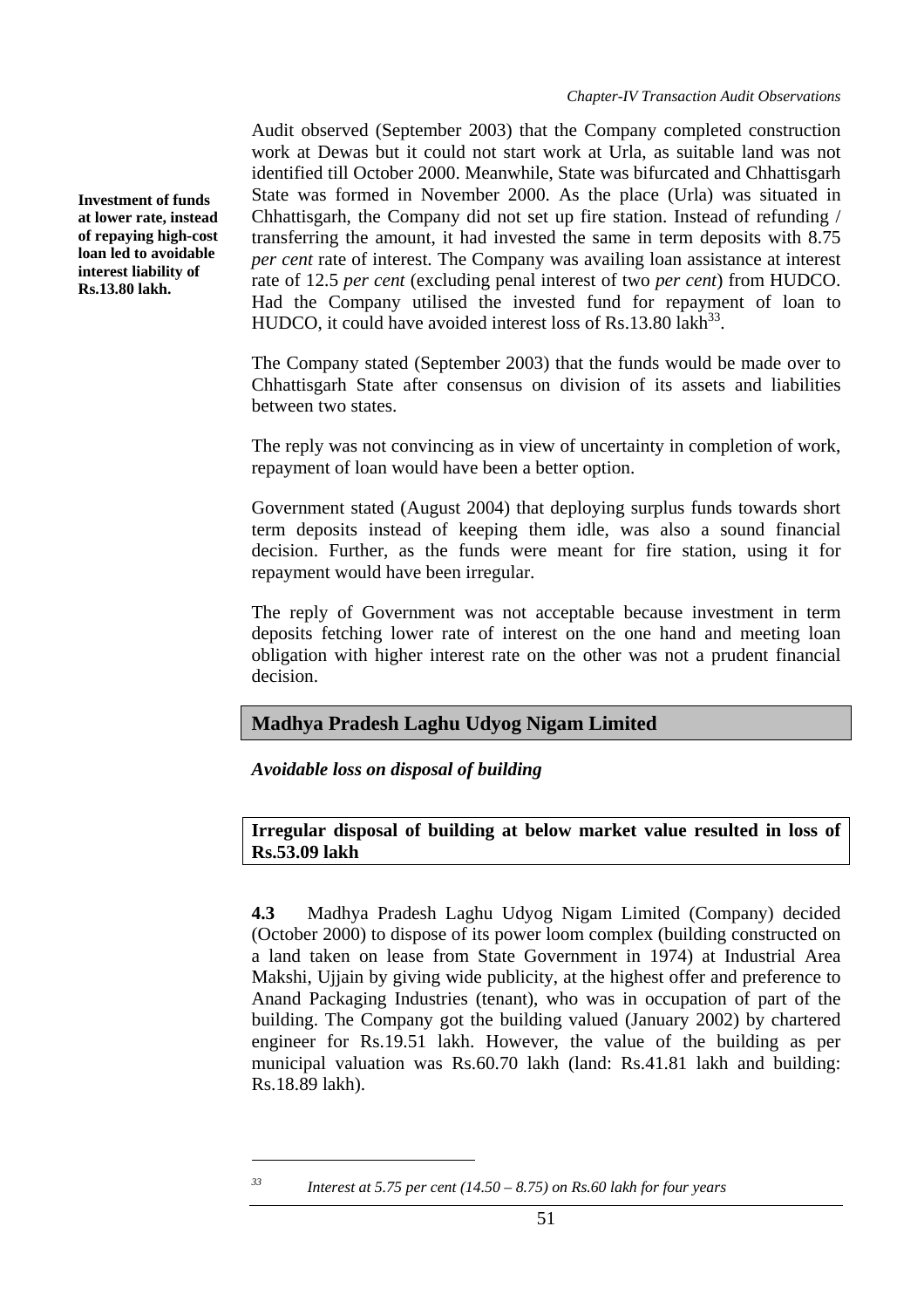The Company invited (July 2002) tenders for the sale of building but received only one offer for rupees six lakh from its tenant. The Company went for retendering (August 2002) to which there were only three offers including one from the tenant at Rs.6.50 lakh. Instead of advertising in newspaper again, the Company invited (October 2002) quotations from potential parties including the three parties who have earlier quoted. The highest rate of Rs.6.50 lakh was offered by the tenant again. The Company, after negotiations, sold (January 2003) the building to the tenant for Rs.7.61 lakh including the leasehold land.

Audit observed (October 2003) that

- $\triangleright$  As the land belonged to the Government, its disposal without Government's approval and ignoring its market value was not regular.
- $\triangleright$  The disposal of the building for mere Rs.7.61 lakh (market value) Rs.18.89 lakh) without fully exploring the possibility of getting better price, was not in the interest of the Company and was tantamount to an undue favour to its tenant and
- ¾ Interestingly, the Company sold its residential flats to its employees only at market value. **Sale of building to**

Thus, the irregular disposal of building ignoring market value resulted in a loss of Rs.53.09 lakh.

The Company stated (October 2003) that the decision to dispose of the property was to avoid encroachment by anti-social elements and also due to poor response to its tenders.

The reply was not tenable as (a) the Company failed to explore avenue to obtain better price and (b) it sold its residential flats to its employees only at market value.

The matter was reported to Government (May 2004); their reply had not been received (September 2004).

# **Madhya Pradesh State Tourism Development Corporation Limited**

*Avoidable payment of penalty and extra demand charges* 

**Failure to maintain power factor and reduce the higher contracted demand resulted in avoidable expenditure of Rs.17.64 lakh** 

**4.4** Madhya Pradesh State Tourism Development Corporation (Company) was availing power supply from Madhya Pradesh State Electricity Board (Board) for its hotels and sound & light show units.

As per tariff schedule of the Board (a) if the average monthly power factor of the consumer falls below 90 *per cent*, he should, for each one *per cent*, in

**tenant at a price below its market value led to a loss of Rs.53.09 lakh.**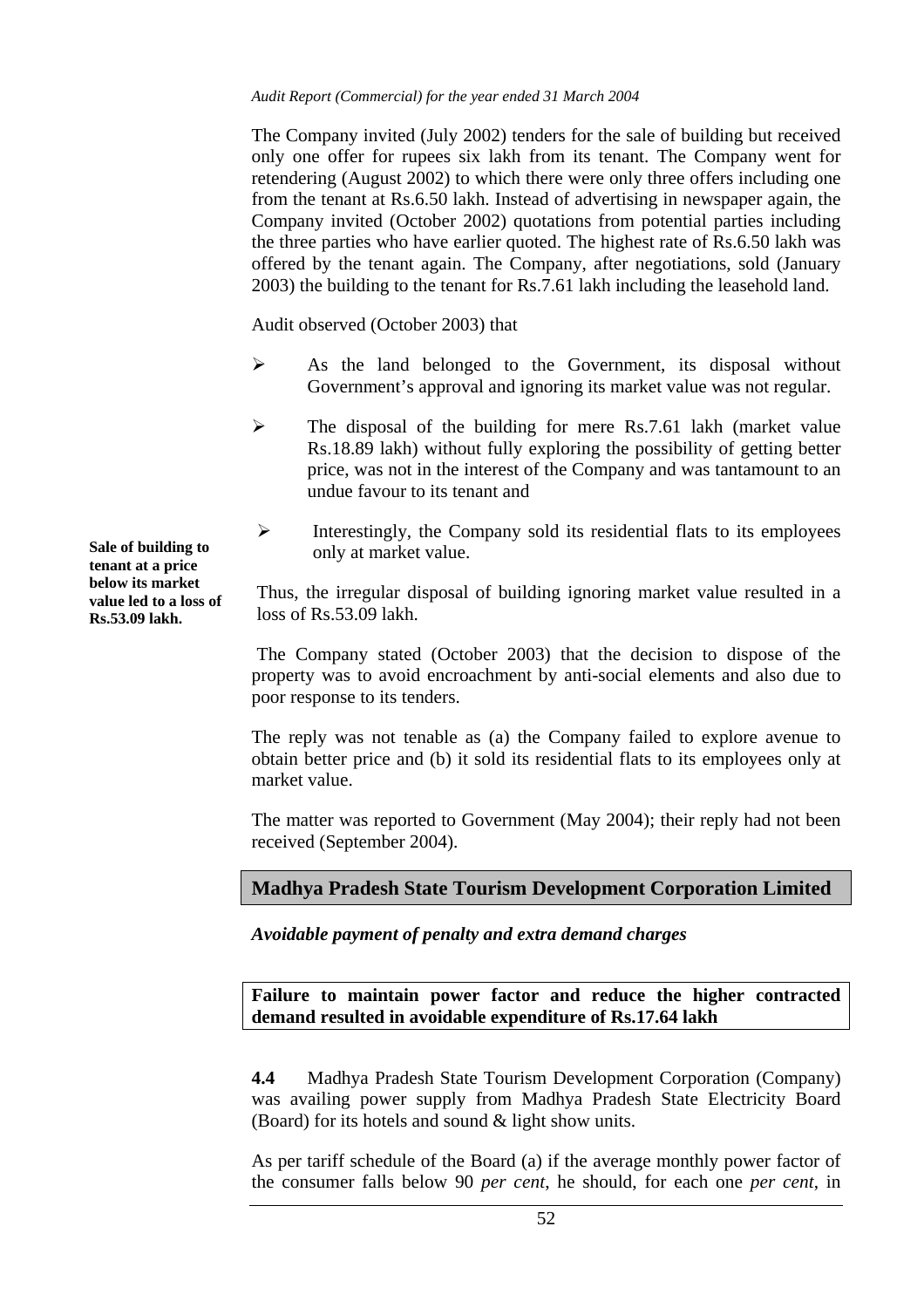addition, pay one *per cent* on total amount of the bill as penalty; (b) if the power factor falls below 85 *per cent*, he should, for every one *per cent*, pay two *per cent* as penalty.

Similarly, the billing demand of a consumer shall be the highest of actual maximum demand recorded during the month, 75 *per cent* of the contract demand, and 60 KVA.

Audit observed (December 2003 to February 2004) that the Company maintained (April 1999-July 2003) power factor ranging from 55 to 90 *per cent* in its hotels at Bhopal, Jabalpur and Ujjain and sound & light show units at Gwalior and Khajuraho. It consequently paid penalty of Rs.9.33 lakh for low power factor. Moreover, its hotel at Ujjain and sound & light show units at Gwalior and Khajuraho were having contract demand of 75, 117 and 123 KVA respectively. The actual demand availed of during the aforesaid period ranged from seven to 11 KVA (Gwalior), 25 to 78 KVA (Khajuraho) and 36 to 89 KVA (Ujjain). Consequently, the units paid minimum demand charges (higher than actual) which resulted in avoidable payment of Rs.8.31 lakh.

Thus, failure of the units to (i) maintain the power factor at 90 *per cent* (ii) assess the energy requirements before availing power supply and/or (iii) reduce the contract demand even after incurring extra charges, resulted in avoidable expenditure of Rs.17.64 lakh.

While the unit at Jabalpur stated (December 2003) that the matter of load reduction had already been taken up with MPSEB, the units at Gwalior and Khajuraho stated (January 2004) that issue of low power factor was under consideration for improvement.

The replies were indicative of inaction of the Company to assess properly the demand for power and maintain power factor at the required level despite recurring monthly extra expenditure.

The matter was reported to the Government (July 2004); their reply had not been received so far (September 2004).

# **Madhya Pradesh State Industrial Development Corporation Limited**

## *Irregular issue of bonds*

**4.5.1** The Company, without prior approval of its Board/State Government and RBI, issued (October 1999 to January 2000) non-convertible redeemable bonds with face value of rupees one lakh each carrying interest at 14.4 *per cent* for aggregate nominal value of Rs.100 crore through private placement. The interest was payable half yearly on first May and first November every year and the maturity date of principal amount was 31 January 2005.

The statement in lieu of prospectus issued by the Company, *inter alia*, provided that the bonds, interest thereon and all money relating thereto

**Failure to maintain power factor led to extra expenditure of Rs.9.33 lakh.**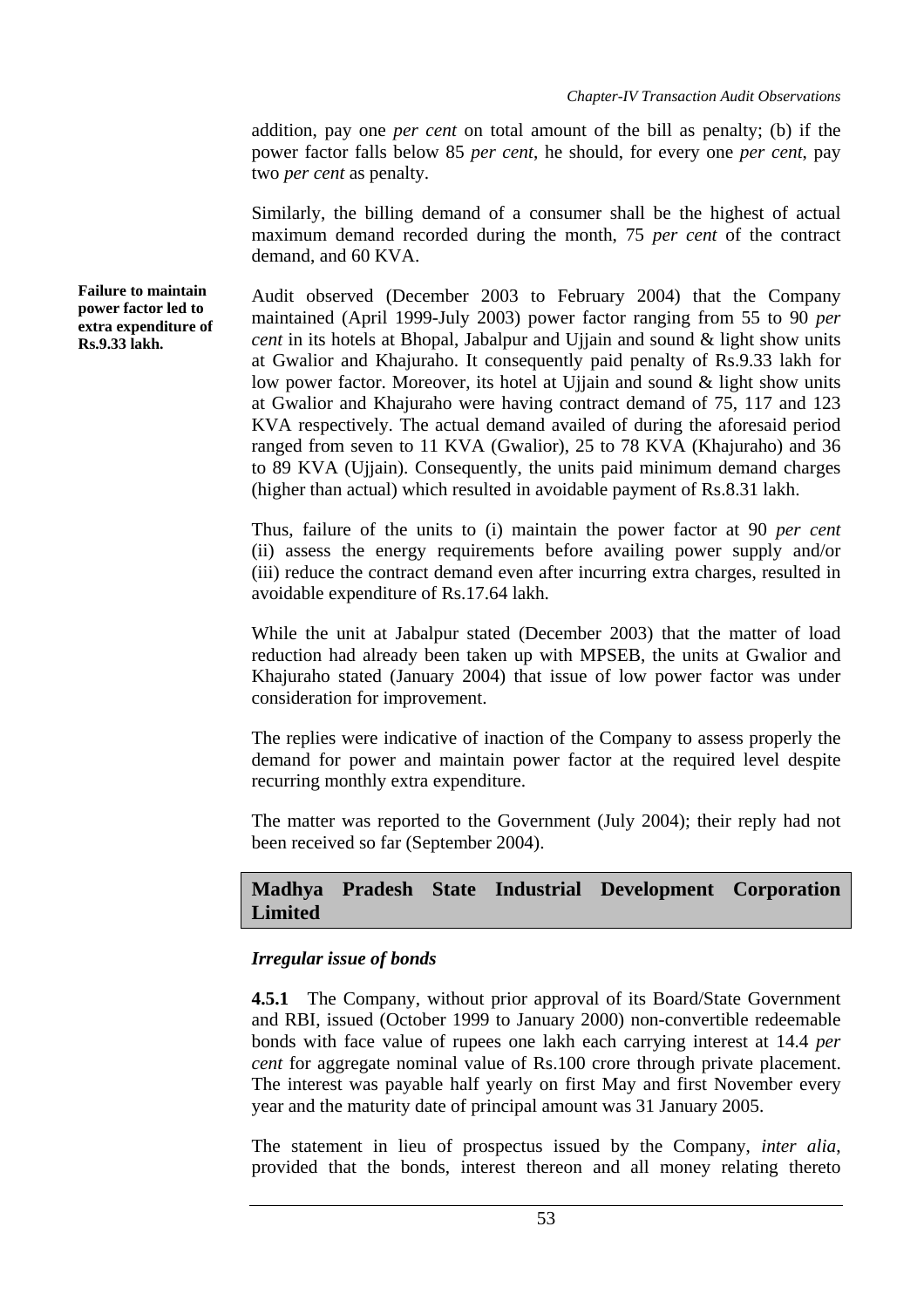shall be secured by: (a) first mortgage, a charge on the Company's properties, and (b) first charge on all the money in the 'Designated Account'<sup>34</sup> and all money to be received by the Company from the financing activities from the resources raised from this bond issue. Further, the Company would also create aforesaid security in favour of bondholders within three months from the allotment of bonds.

The issue was subscribed for Rs.81.61 crore and the Company incurred Rs.61.21 lakh as stamp duty and Rs.3.59 lakh as consultancy charges. After subscription of bonds, the Company submitted (August 2001) the proposal to the Board for approval. The Board granted *ex-post-facto* approval subject to re-submission of the matter along with basis of issuing prospectus for floating bonds, appointment of consultants/lead arranger of funds/Registrar of bonds.

Audit observed (August 2003) that :

- ¾ Raising of funds through bonds at a higher rate of 14.4 *per cent*, when there had been downward trend in interest rates in open market (15.5 *per cent* in 1998 and 12 *per cent* from April 2000 and during the currency of maturity period of bonds), was not judicious. Further, though the bonds could have been redeemed earlier, the Company did not even explore the possibility of discharging the same through cheaper loans from other sources.
	- $\triangleright$  Despite Board's direction to that effect, management did not re-submit the matter to the Board. The Company had neither opened designated account nor created any security in favour of bondholders.
	- ¾ Since interest payments of Rs.27.12 crore due from May 2002 were not released (September 2004), three<sup>35</sup> bondholders approached the State Government for payment of interest. The Company, however, informed (August 2003) the State Government that due to funds constraints, the interest could not be paid.

Thus, issue of bonds by the Company at higher rate of interest, that too, without approval of the Board/State Government, its non-compliance with terms and conditions, coupled with its failure to monitor funds after disbursement, resulted in default in payment of interest of Rs.27.12 crore. The redemption of these bonds would result in additional expenditure of Rs.8.32 crore<sup>36</sup> towards interest.

The Company stated (September 2003) that its Board had already (April 1995) authorised Managing Director to accept deposits from State/Central

**Bonds were issued without prior approval of Government.** 

 $\overline{a}$ 

*<sup>34</sup> An escrow and no lien account to which all receipts from utilisation of these funds would be transferred from various collection accounts.* 

*<sup>35</sup> United Bank of India, Staff Provident Fund and Kothari Provident Fund, Calcutta.* 

*<sup>36</sup> Rs.81.61 crore multiplied by 2.4 per cent (14.4 – 12.0 per cent for 51 months from January 2000 to March 2004).*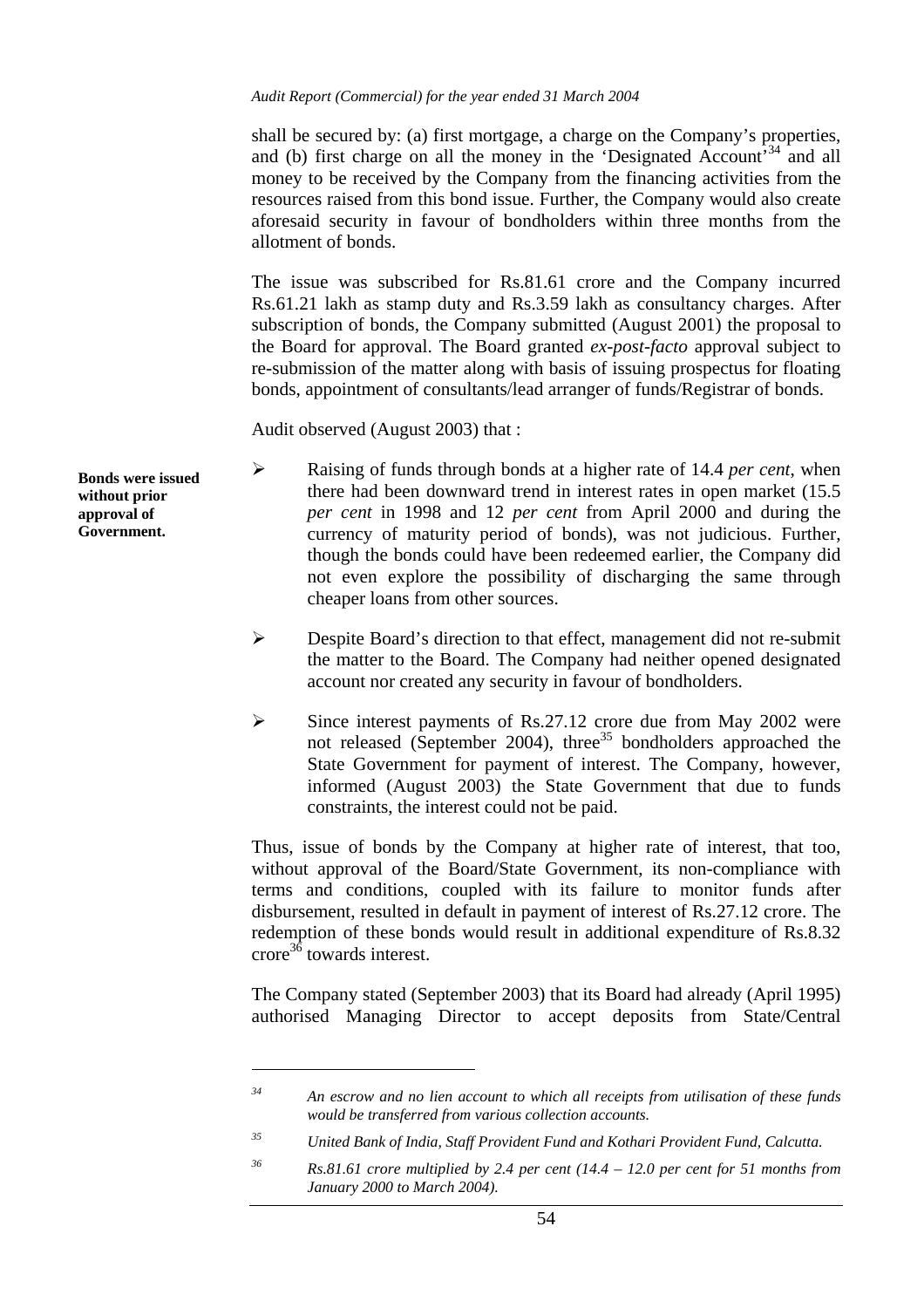Governments and other companies on suitable terms and conditions and that after issue of bonds, the matter was placed before the Board. Further, due to acute financial crisis, the Company found it difficult even to meet its day-today expenditure; hence the designated account was not opened as it would not serve any purpose.

The reply was not tenable as (i) Board's authorisation (April 1995) to Managing Director was only for acceptance of inter-corporate deposits and fixed deposits and not for raising loans through bonds, and (ii) the Company failed to assess how such high-cost-loans could be deployed to earn interest at more than 14.4 *per cent* and to evolve any financial strategy to pay interest due and/or redeem the bonds earlier.

# *Avoidable extra interest liability due to failure in repayment*

**4.5.2** The Company accepted deposits of Rs.181 crore with interest ranging from 12 to 16.5 *per cent* from four co-operative banks<sup>37</sup> and Madhya Pradesh Text Book Corporation during March 1998 to May 2000, by issuing post-dated cheques as guarantee.

Audit observed (March 2003) that:

- ¾ The Company did not ensure availability of funds, though it issued post-dated cheques. Consequently all the cheques issued for repayment of principal and interest thereon were dishonoured and all the banks initiated action under Section 138 of Negotiable Instruments Act against the Company. The cases were not finalised (September 2004). This led to a loss of Rs.4.51 lakh being the legal charges so far incurred by it.
- $\triangleright$  The rate of interest had been declining since 1999-2000. The primary lending rate effective from 1 April 2000 stood at 12 *per cent*. In view of this, the Company should have repaid these high-cost deposits on maturity to avoid extra interest burden on them atleast beyond maturity date. Its failure to do so resulted in avoidable additional liability of Rs.14.54 crore<sup>38</sup> (Annexure 15).

**crore.** The Company stated (August 2003) that due to paucity of funds, the deposits could not be repaid and that all the lenders were requested to reduce future rate of interest to 10-11 *per cent* and reschedule their deposits.

**Acceptance of deposits at higher rates of interest and failure to repay within maturity led to avoidable additional interest liability of Rs.14.54**

 $\overline{a}$ 

*<sup>37</sup> Mumbai District Co-operative Bank Limited, Mumbai, 2. Bombay Mercantile Co-operative Bank Limited, Mumbai, 3. Apex Co-operative Bank of Maharashtra & Goa Limited, Mumbai, 4. UP Rajya Krishi Evam Gram Vikas Nigam, EPF Trust, Lucknow*

*<sup>38</sup> Interest on these Inter Corporate Loans (ICLs) from the maturity date to 31 March 2004 at rates in excess of 12 per cent.*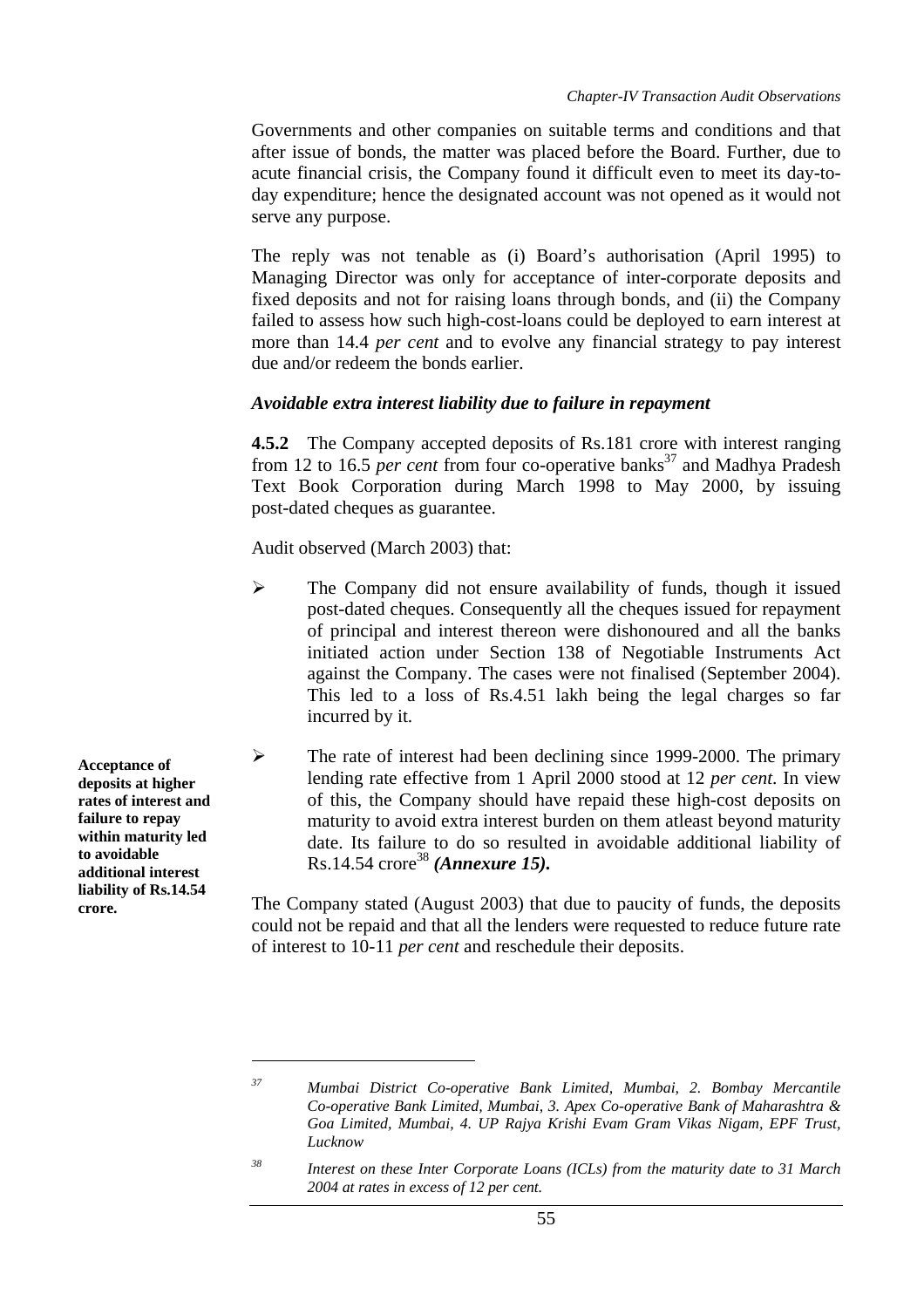The reply was not acceptable because during July 1999 to May 2003, Company placed Rs.221.53 crore on 24 companies as inter corporate loans which could have been used for repayment of these deposits. Further, some of these companies have defaulted the repayment of deposits as discussed in subsequent paragraphs.

#### *Loss of interest due to injudicious placement of inter-corporate loans*

**4.5.3** As per Clause 110 (ii) of Company's Memorandum and Articles of Association, grant of loan or giving of a guarantee or any other financial assistance to any one particular concern in excess of rupees three crore requires prior approval of the State Government. The clause was amended (August 1998) by increasing the limit to Rs.15 crore. Meanwhile, the Company without approval of State Government, decided (March 1998) to give financial guarantee for Rs.15 crore to Steel Tubes of India Limited (borrower) to raise funds for their proposed power plant at Guna. The terms and conditions of guarantee stipulated, *inter alia*, payment of guarantee commission at three *per cent* and also commitment charges.

Out of guarantee for Rs.15 crore given (September 1998) by the Company, the borrower availed of only rupees five crore in favour of HDFC Bank (formerly Times Bank) for five years in September 1998 and obtained loans.

As the borrower defaulted in repayment of loan to the bank, it demanded (July 2000) further payment of Rs.3.83 crore from the Company. The borrower requested the Company to treat the same as short term inter corporate loan (ICL) which would be repaid over a period of eight months in monthly instalment of Rs.50 lakh each. The Company acceded to the request without obtaining any security except post-dated cheques and paid (July and October 2000) borrower's dues. Out of Rs.25.17 crore, the borrower paid only rupees one crore, and did not make any payment thereafter and his post-dated cheques were dishonoured.

Further, the Company, without obtaining any security and approval of Government and only on the strength of corporate and personal guarantees, placed Rs.22.95 crore as ICLs on the borrower without assessing their financial position.

Audit observed (September 2003) that:

- ¾ While the Company issued bank guarantee to the borrower in respect of latter's loan from the bank, it did not insist either for bank guarantee or security from the borrower when placing long term and short term ICLs.
- ¾ Though the borrower's post-dated cheques were dishonoured, the Company did not initiate action for recovery by invoking Section 138 of Negotiable Instruments Act.

**No action was initiated against the borrower despite his cheques having been dishonoured.**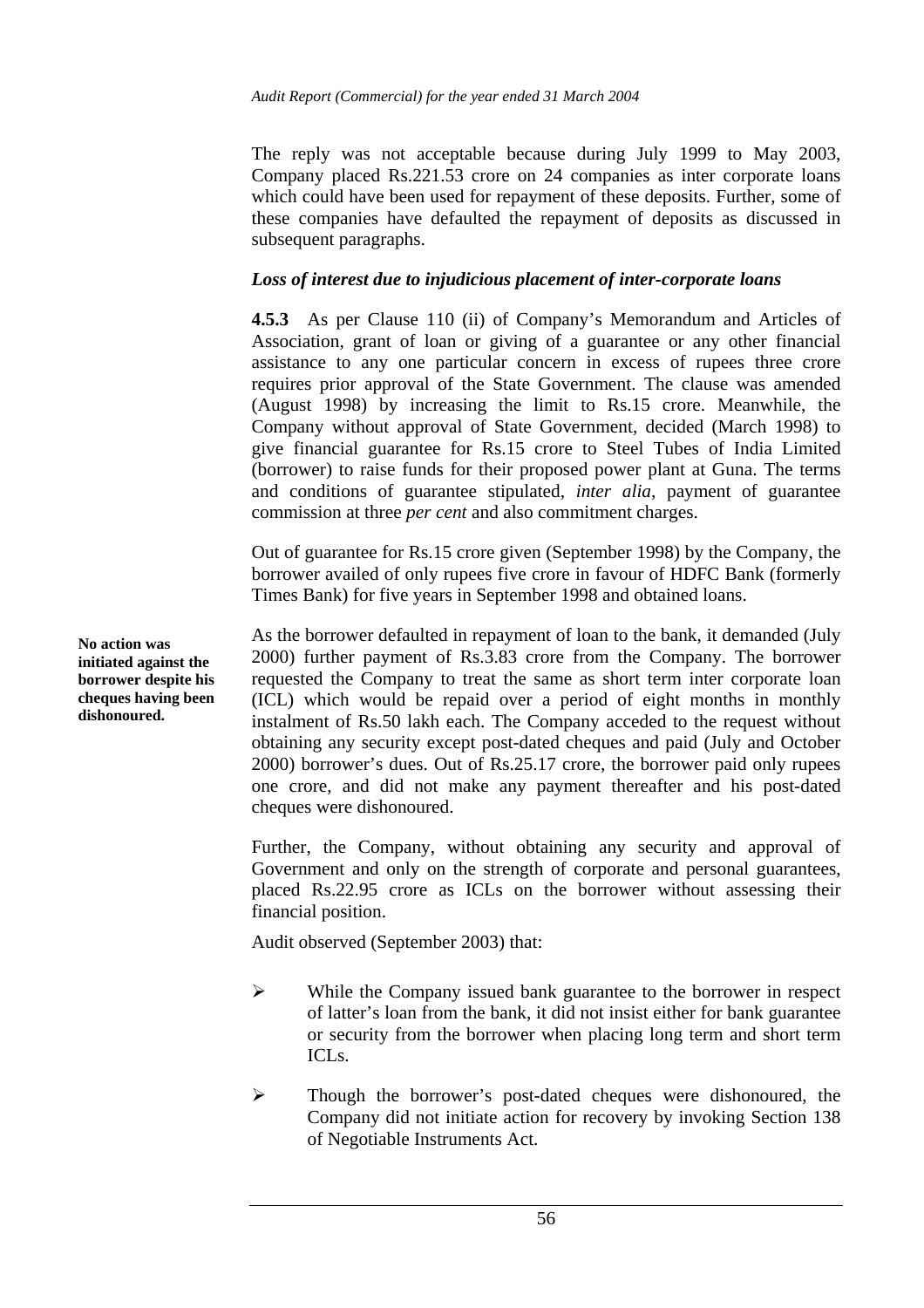- $\triangleright$  Guarantee commission (Rs.15 lakh) and commitment charges (Rs.7.50 lakh) for the period 1998 to 2000 have not been claimed by the Company.
- $\triangleright$  The approval of the Government for the guarantee and also placement of ICLs was not received (March 2004).

Thus, injudicious giving of guarantee, irregular placement of inter corporate loans on the borrower, despite its being continuous defaulter, and the Company's failure to initiate steps for recovery, led to locking up of Rs.25.78 crore and consequent loss of interest of Rs.32 crore.

# *Extension of undue favour*

**4.5.4** The Company placed (20 October 1999) rupees four crore as inter corporate loan (ICL) on Bhanu Iron and Steel Company Limited, Indore (borrower), at rate of interest of 18.5 *per cent* without obtaining any security/bank guarantee or appraising its financial position. The amount was to be repaid in October 2000 with quarterly payment of interest from 20 January 2000. Before this date, the Company again placed Rs.6 crore (December 1999) with the borrower at 18.5 and 17.5 *per cent* on same terms. The borrower did not pay interest even for first quarter ending January 2000 and also for all subsequent periods in respect of all these ICLs up to April 2000. Despite this, the Company placed another Rs.3 crore (Rs.2 crore in May 2000; rupees one crore in June 2000) on the borrower at interest of 15.5 *per cent* both to be repaid in May 2001.

The borrower continued to default payment of interest and principals. Still, the Company placed further ICLs of Rs.1.40 crore (Rs.50 lakh in September 2000 at 18.5 *per cent*; Rs.90 lakh in June 2001 at 17 *per cent*) to be repaid in September 2001 and March 2002.

Audit observed (August 2003) that:

- $\triangleright$  As the borrower had been in default in repayment of Rs.16.36 crore (principal: Rs.13 crore and interest: Rs.3.36 crore) up to May 2001, Company's placement of further ICL of Rs.90 lakh in June 2001 led to locking up of additional funds with consequent loss of Rs.34.05 lakh towards interest.
- ¾ Parking of ICL of Rs.3 crore in May and June 2000 on defaulting borrower at a lower rate of 15.5 *per cent* was tantamount to undue favour.

Though notice under Revenue Recovery Certificate had been issued (April 2002) by Collector, Indore, the borrower repaid only Rs.1.50 lakh (July 2002) and had sought rescheduling of ICL payment. However, as the borrower failed to pay down payment of Rs.50 lakh, rescheduling was not done.

**Placement of deposits with known defaulter and failure to take steps for recovery thereof led to locking up of Rs.25.78 crore and loss of interest of Rs.32 crore.**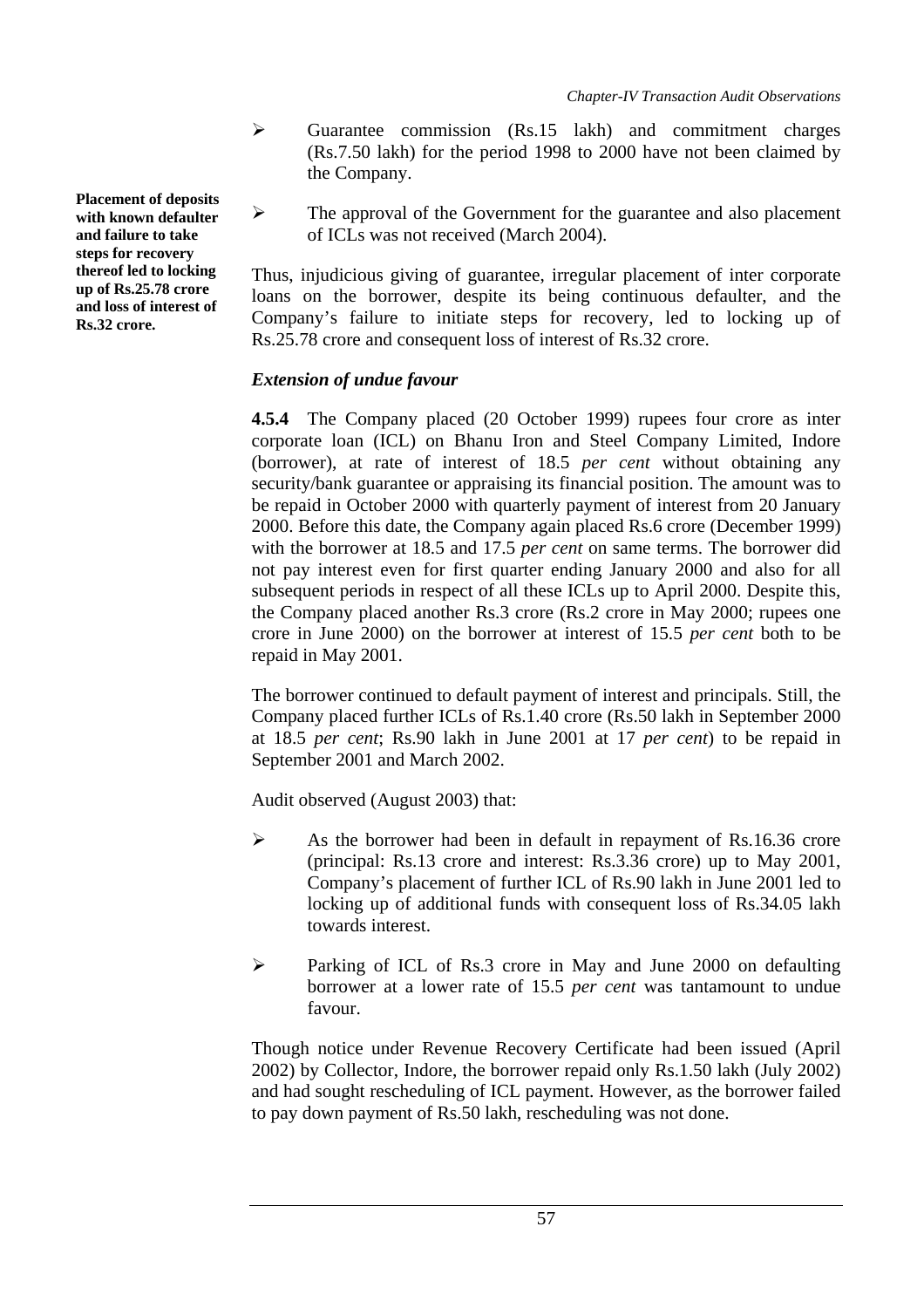**Despite the borrower being a known defaulter, the placement of ICLs therewith resulted in locking up Rs.14.40 crore with consequent loss of interest of Rs.14.54 crore.** 

Thus, placement of ICLs repeatedly on a firm, despite the firm being a defaulter and Company's failure to recover the same, resulted in locking up of Rs.14.40 crore and loss of interest of Rs.14.54 crore.

The Company stated (September 2003) that fresh ICL of Rs.90 lakh was placed in anticipation of sanction of loan to the borrower from their bank. It also stated that the amount could not be recovered because of recession in steel industry and notice for winding up of the borrower company was issued.

The reply was not tenable as the fact remains that the Company continued to favour the borrower ignoring the default in repayment of principal and interest.

The above matters were reported to the Government (July 2004); their reply had not been received (September 2004).

# **4.6 Delay in finalisation of accounts by PSUs**

# *Statutory provi***s***ions for finalisation of accounts*

**4.6.1** According to provisions of Section 210 (3) read with Section 166 of the Companies Act, 1956, audited accounts of a company should be approved and adopted in the Annual General Meeting (AGM) of the shareholders within six months of the close of its financial year. Further, as per provision of Section 619A (3) of the Act, *ibid*, the State Government should place an annual report on the working and affairs of each State Government company together with a copy of the Audit Report and comments thereon made by the Comptroller and Auditor General of India (CAG) before the Legislature within three months on receipt of such report.

# *Procedure of finalisation of accounts*

**4.6.2** The annual accounts prepared by the companies are approved by the Board of Directors and the approved accounts are audited by the statutory auditors appointed by the CAG. As per provision of Section 619 (4) of the Companies Act, 1956, the CAG conducts supplementary audit of the accounts of the companies. Such accounts along with the comments of the CAG and report of the statutory auditors are placed before the AGM of the Company for adoption. Thereafter, in terms of Section 619A (3) of the Act, ibid, annual accounts are placed before the State Legislature.

# *Risks involved due to delay in finalisation of accounts*

**4.6.3** The finalised accounts of the PSUs reflect their overall financial health and efficiency to conduct their business. If PSUs fail to finalise the accounts in time, the CAG cannot conduct the supplementary audit of the accounts and then Government investment remain outside the scrutiny of the State Legislature. Besides, delay also opens the system to risk of fraud and leakage of public money.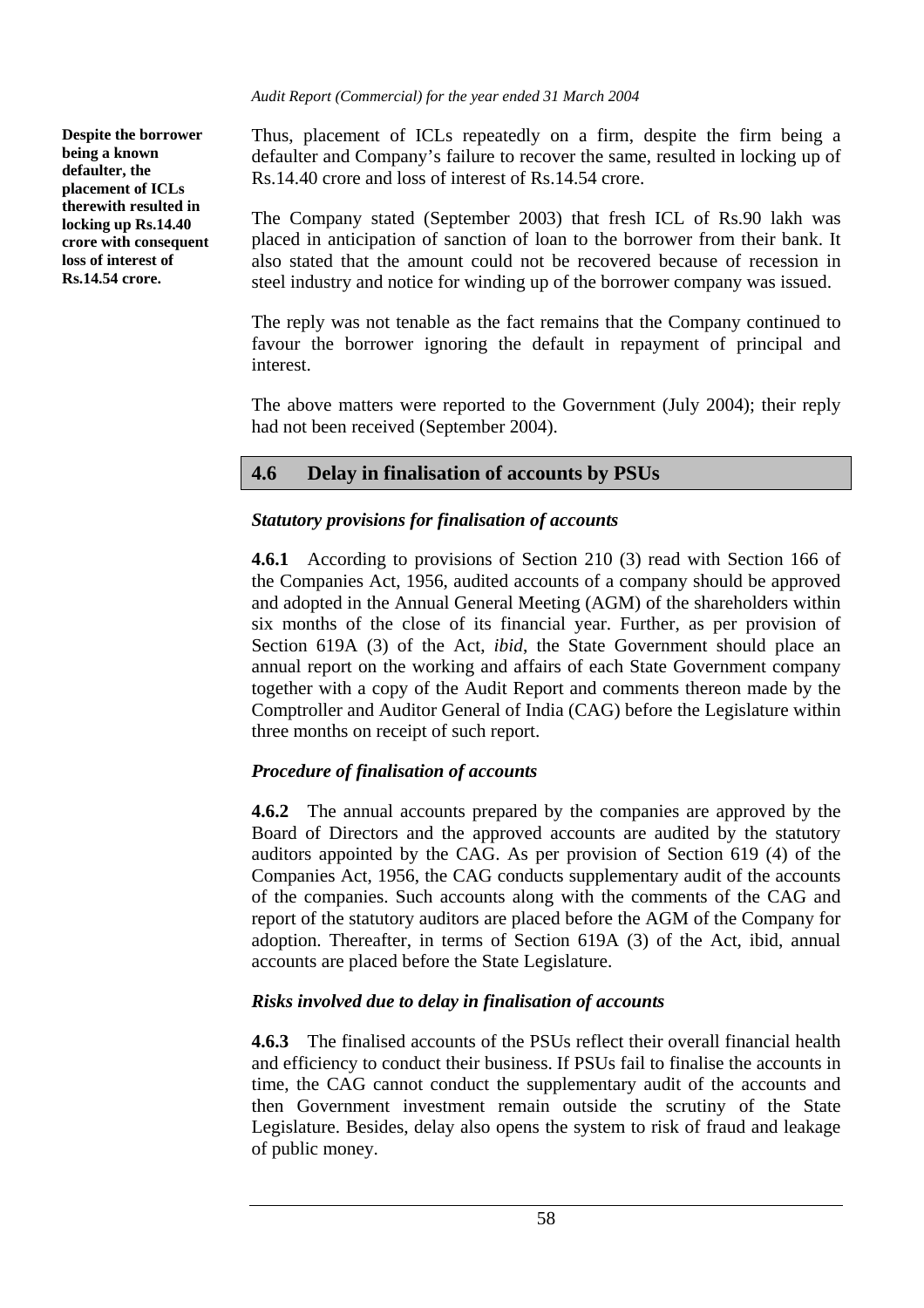## *Extent of arrears*

 $\overline{a}$ 

**4.6.4** As on 30 September 2004, out of 35 Government companies (working-25, non-working-9, and one Section 619(B) company) and four Statutory corporations in the State, only five companies finalised accounts for the year 2003-04. Accounts of the 30 companies and four Statutory corporations were in arrears for the periods ranging from one year to 14 years, as detailed in *Annexure-16*. Out of the eight (five working Government companies and three non-working companies),  $\sin^{39}$  companies selected for study were chronically in arrears and had not finalised their accounts for three or more years as detailed in *Annexure-17*. Audit findings on review of system of finalisation of accounts of these companies and corporations are discussed in succeeding paragraphs.

## *Delay in preparation of accounts*

**4.6.5** Due to shortage of competent and trained manpower in the Accounts Department, there has been delay in preparation of accounts and audit thereof.

Audit noticed that social service sector companies like MP Pichhada Varg Tatha Alpsankhyak Vitta Evam Vikas Nigam Limited, MP Adivasi Vitta Evam Vikas Nigam Limited, etc. are engaged in disbursement/recovery of loans to /from beneficiaries through the State Government departments. Lack of co-ordination between PSUs and these agencies, coupled with companies' failure to exercise any administrative control led to delay in compilation of data and consequential finalisation of accounts.

Madhya Pradesh State Agro Industries Development Corporation Limited stated that as its operations extend over 45 districts in the State and nine production units at different places, it took considerable time for compilation/finalisation of accounts at Head office level. The contention of the Company was not acceptable, as it could, considering its operations and past experience, have planned the process of compilation and finalisation of the accounts.

MP Pichhada Varg Tatha Alpsankhyak Vitta Evam Vikas Nigam Limited attributed the arrears in accounts to lack of professionally qualified and/ or trained personnel and grant of voluntary retirement to staff deployed on deputation from MP State Textile Corporation Limited. The work of implementation of various schemes and disbursement /recovery of loans were got done from District Industries Centre through the State Government staff, on whom the Company had no control; hence the accounts could not be prepared in time. The contention of the Company was not acceptable, as the Company should have got the accounts prepared/finalised through professionally qualified persons. Further, the nature of activities being known to it, management should have got these issues settled through Chartered

*<sup>39</sup> Madhya Pradesh State Agro Industries Development Corporation Limited, Madhya Pradesh Adivasi Vitta Evam Vikas Nigam Limited, Madhya Pradesh Hastashilp Evam Hathkargha Vikas Nigam Limited, Madhya Pradesh Pichhda Varga Tatha Alpsankhyak Vitta Evam Vikas Nigam Limited, Madhya Pradesh State Leather Development Corporation Limited and Madhya Pradesh Lift Irrigation Corporation Limited*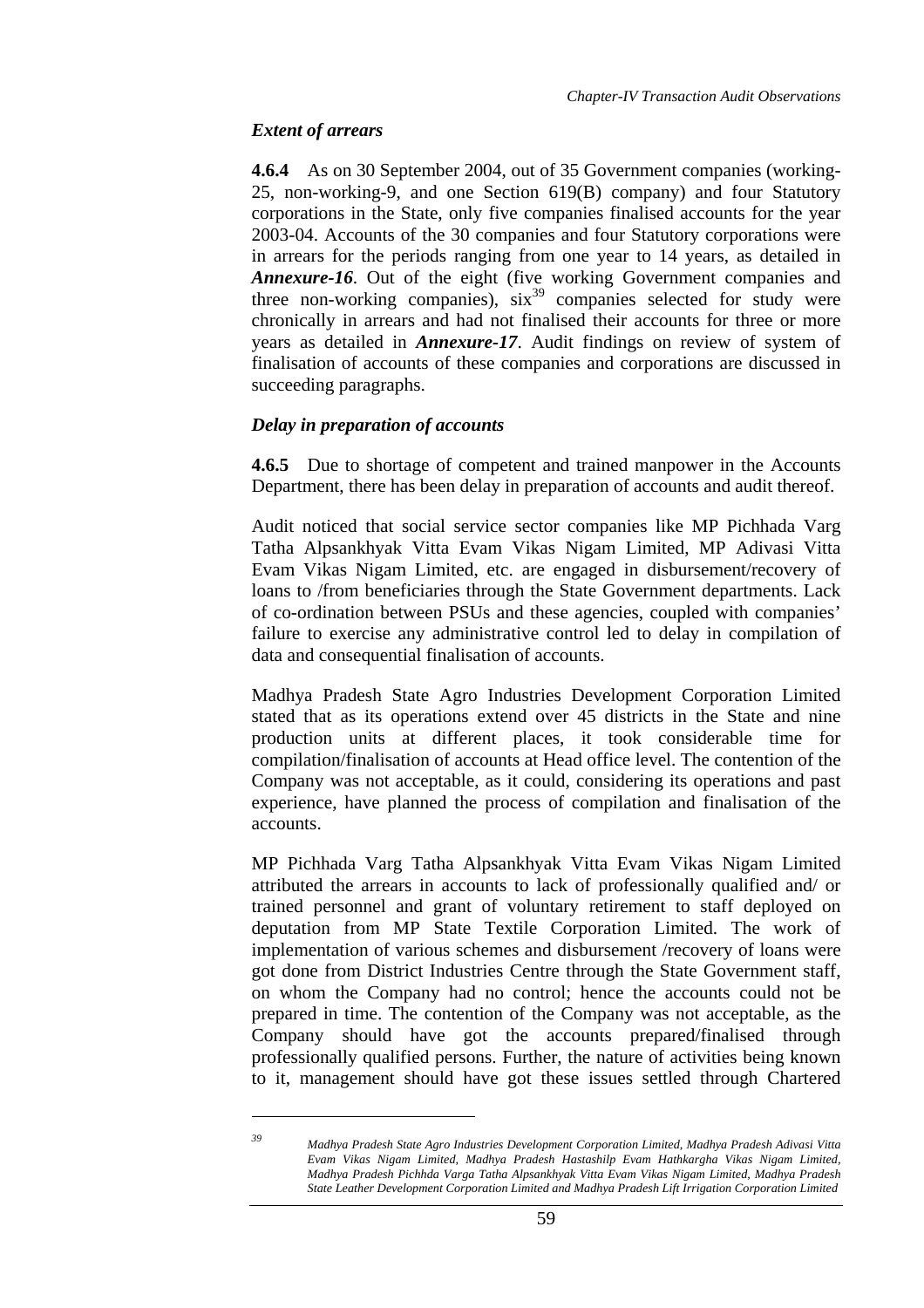Accountants and finalised the accounts on the basis of methodology that suited it best.

#### *Delay in certification of accounts by the statutory auditors*

**4.6.6** Statutory auditors are expected to complete their audit within two months of the closure of the accounts by the companies so that supplementary audit under Section 619 (4) of the Companies Act, 1956 could be completed by the CAG and audited accounts together with statutory auditors' report be placed in the AGM within the prescribed time limit of six months. The time taken by the statutory auditors in certification of accounts of six companies from the dates of approval, is given in *Annexure 18*.

It would be seen from the annexure that the time taken in certification of accounts by the Statutory Auditors from date of approval by the Board ranged from two to 24 months. The reason for such delay was the delay in adoption of previous years' accounts in the AGM and consequent delayed certification of accounts for the current year.

## *Delay in approval of accounts by the Board*

**4.6.7** The accounts should be approved by the Board immediately after the closing of the financial year or after the approval of accounts of the previous year where accounts are in arrears. During test check, Audit observed that there were delays ranging from six to 52 months between the approval of accounts of two consecutive years as detailed in *Annexure 19*.

## *Delay in holding the AGM*

**4.6.8** Under section 171 of the Companies Act, 1956, an AGM of a company may be called by giving notice, in writing, of not less than 21 days or a even shorter period, if so consented to by all the members entitled to vote. Thus, a Government company could hold its AGM within a maximum period of 30 days of receipt of comments of the CAG.

The dates of issue of comments / non-review certificate and those of holding AGM for the last five years' finalised accounts are given in the *Annexure-20*. It would be seen from the annexure that all the companies failed to hold their AGMs within 30 days. The delay in holding AGMs ranged from 32 to 505 days. This adversely affected the clearance of arrears of accounts.

**4.6.9** The State Government exercises control over the Companies through the concerned administrative departments and the Finance Department.

In terms of Memorandum and Articles of Association of these companies, the State Government can issue directives in the interest of the company. To fulfil these obligations, the State Government was expected to take concrete steps to ensure that the accounts of the companies were finalised in time. Similarly, the administrative departments have to ensure that the accounts are finalised and adopted by the companies in the Annual General Meeting within the period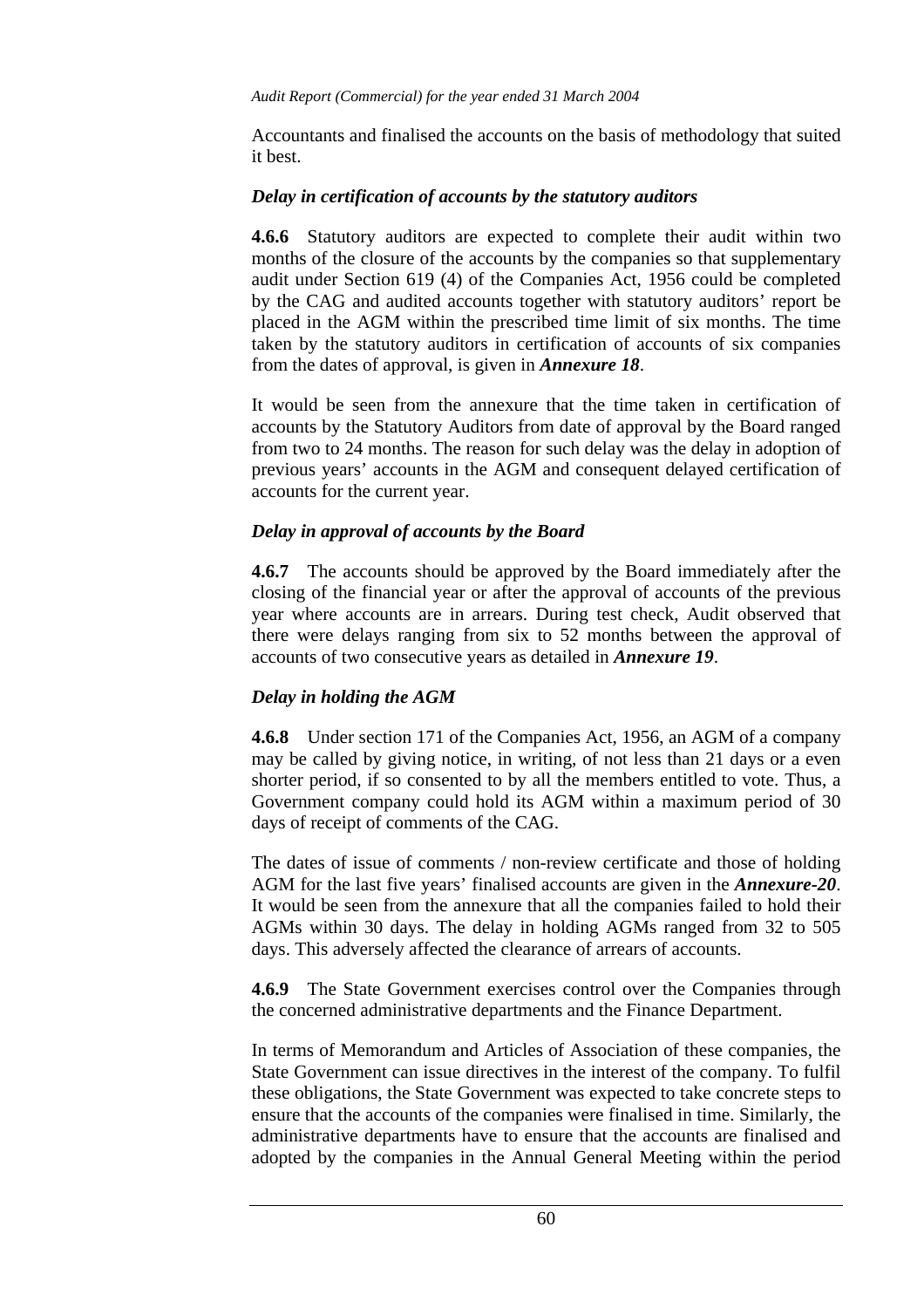prescribed in the Companies Act, 1956; but no time bound programme/action plan was framed by the State Government to liquidate the arrears of accounts.

**4.6.10** The position of arrears of accounts has been highlighted continuously in Chapter I of the Audit Report (Commercial) of Government of Madhya Pradesh. On the basis of the lists of defaulting companies furnished quarterly by the Principal Accountant General (Civil and Commercial Audit), to the Chief Secretary, directions were issued by the Government for expediting the finalisation of accounts, but the position of arrears of accounts did not improve due to follow up action not being taken by the management of the companies.

In order to help the companies in liquidating the arrears of accounts, statutory auditors were appointed as a special case for two or more years on the advice of the CAG. This advance action had not made any impact on the position of arrears and none of the companies had been able to liquidate the arrears.

Besides, in order to expedite the clearance of pending accounts, audit suggested (July 2004) the State Government to take the help of professional bodies and also offered to conduct the audit of provisional accounts besides other required assistance. No such assistance was sought for by the companies till date.

The matter was reported to the Government/Management (May 2004); their replies had not been received (September 2004).

## **Statutory corporations**

## **Madhya Pradesh State Electricity Board**

*Loss due to delay in disconnection of power supply* 

**Failure to take timely action for disconnection of power supply resulted in loss of Rs.1.44 crore.** 

**4.7** The Board entered (August 1997) into an agreement with Central India Steels (P) Limited, Bhopal for high tension supply of power for their unit at Jabera in Damoh district. Clause 32 of the agreement, *inter alia*, stipulated that, in the event of non-payment of bills, the Board was empowered to disconnect the power connection after serving seven days notice to the

Audit observed that as the consumer did not pay the bills from January 1998 onwards, the Board disconnected the power supply and as a result, energy charges of Rs.1.44 crore, (inclusive of penalty) became due for recovery at the end of September 1999.

After a delay of two years, when the Board took (June 2001) action under Revenue Recovery Act for realisation of the dues, Madhya Pradesh Financial

**Failure to timely** consumer. **disconnect power supply led to accumulation of arrears and loss of Rs.1.44 crore.**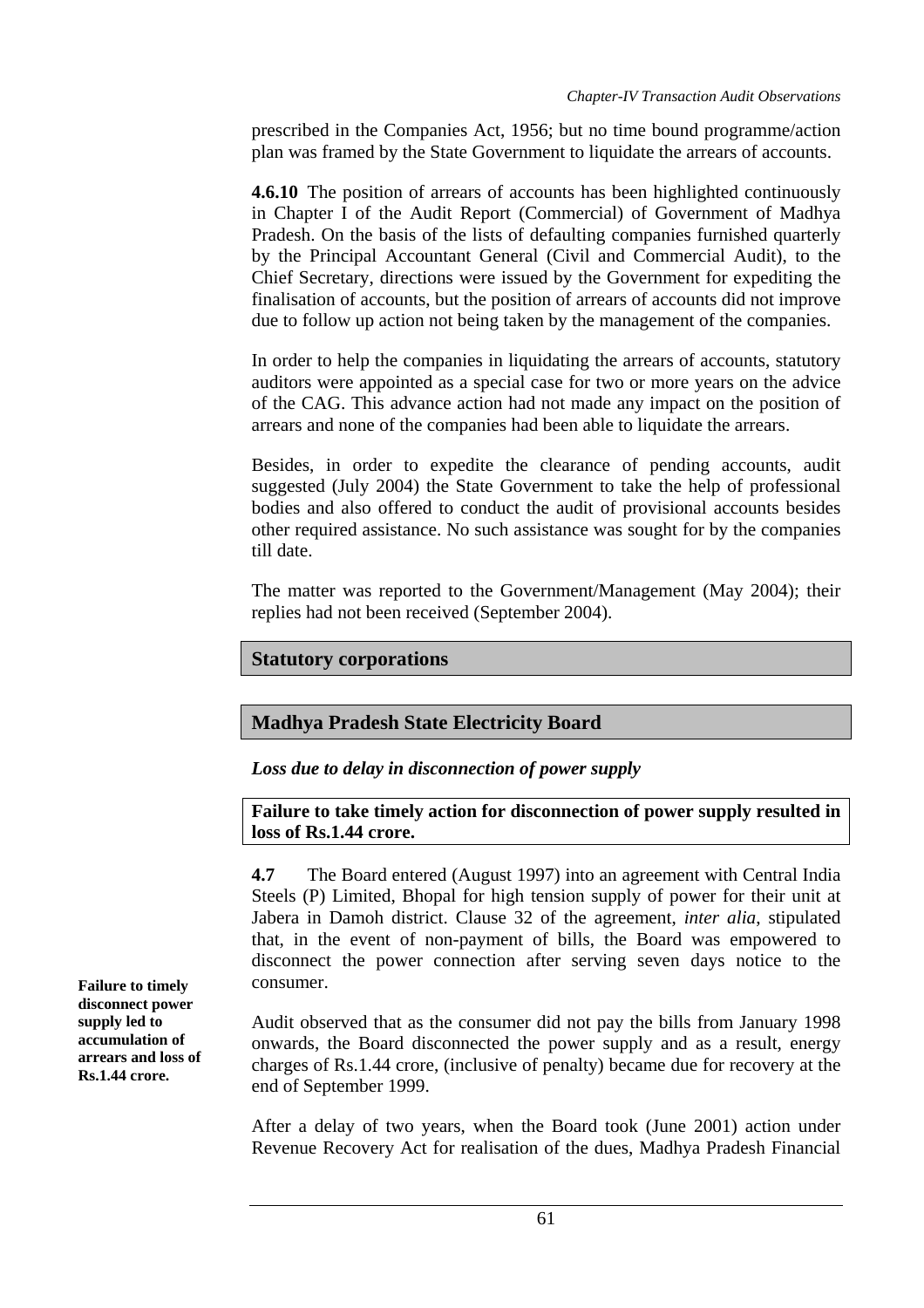#### *Audit Report (Commercial) for the year ended 31 March 2004*

Corporation had taken over the property of the consumer as the firm failed to repay the loan availed from the Corporation.

Had the Board invoked the relevant clause of the agreement, in January 1998 itself, the loss of Rs.1.44 crore on account of arrears could have been avoided.

The matter was referred to the Government/Board (July 2004); their replies had not been received (September 2004).

#### *Non-commissioning of fire protection system*

#### **Failure to commission fire protection system resulted in the expenditure of Rs.36.11 lakh becoming unproductive.**

**4.8** The Board placed (July 1997) an order on an Ahmedabad based firm for the supply of fire protection system (FPS) for its hydel power station at Totaladoh at a total cost of Rs.44.36 lakh with erection and commissioning charges (May 1998) for Rs.8.20 lakh. The orders were amended to Rs.44.76 lakh (May 1998) and Rs.10.61 lakh (January 2003) respectively.

The work of construction of water tank and pump house required for the FPS, was also awarded (April 1999) to a civil contractor for Rs.11.05 lakh. As this work was not completed by him, the Board terminated the contract and awarded the same (January 2003) to another contractor.

Meanwhile, the fire protection equipments worth Rs.36.95 lakh were received (February 1999), against which Board paid Rs.25.74 lakh. Civil work was also completed (June 2002) at a total cost of Rs.10.36 lakh. But the FPS has not been commissioned so far (June 2004).

Thus, the expenditure of Rs.36.11 lakh incurred on FPS remained unproductive.

The Board stated (June 2004) that the delay was due to non-release of pending payments (Rs.5.22 lakh with interest for delay) and non-refund of penalty (Rs.2.96 lakh) by Chhattisgarh State Electricity Board.

The reply was not tenable, since the Board did not arrange for releasing the pending payments even though the equipments had been lying idle for five years and the civil works were completed two years back.

The matter was referred to the Government (July 2004); their reply had not been received (September 2004).

**Non commissioning of the fire protection system rendered the expenditure of Rs.36.11 lakh unproductive.**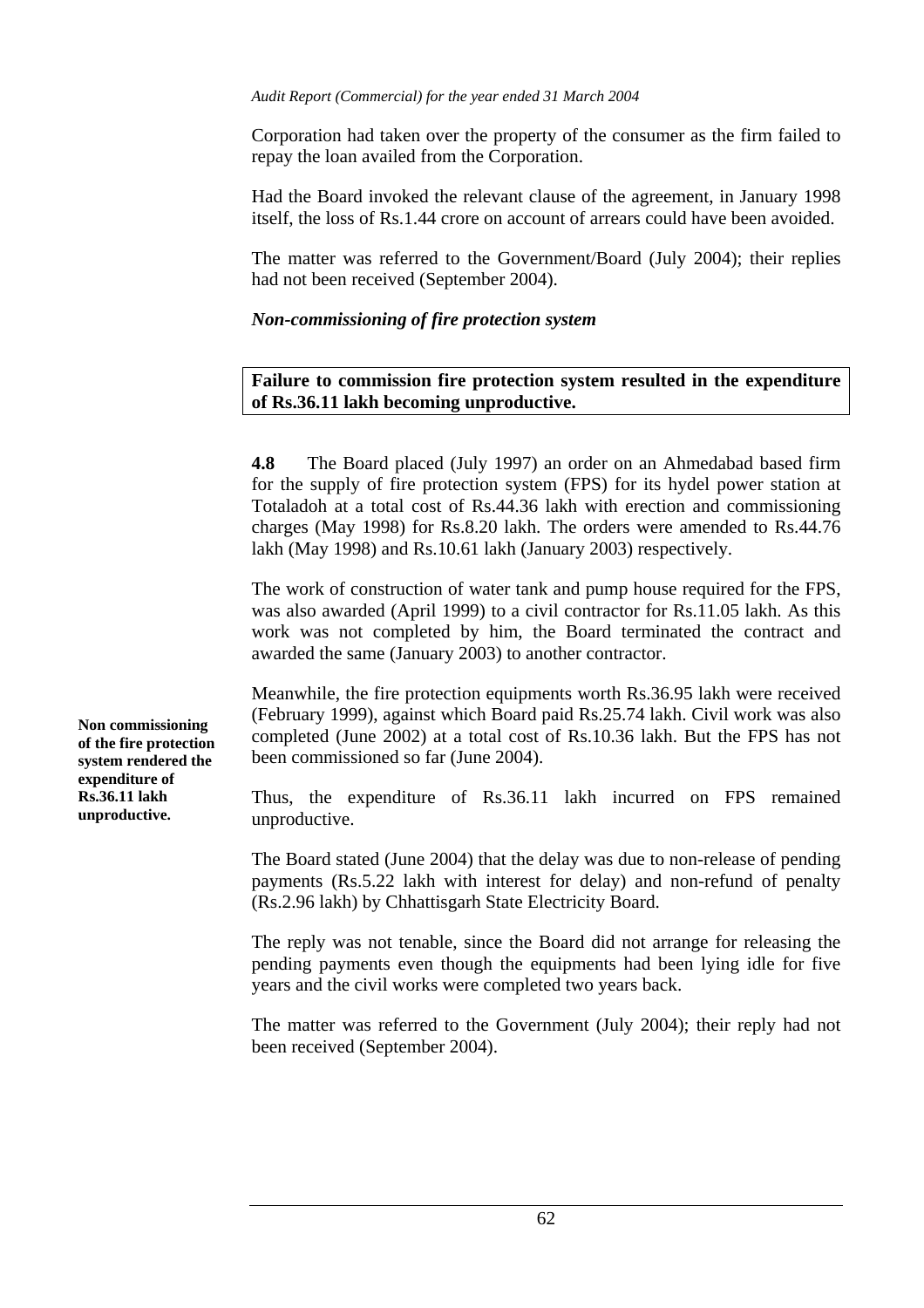*Loss due to non-repair/non-return of transformers* 

**Failure to get defective transformers repaired led to a loss of Rs.1.49 crore.** 

**4.9** As per the provisions of contract for its supply, transformers found to be defective during the course of 24 months from the date of despatch or which develop defects in service will be repaired/replaced by the supplier/contractor free of all charges within 90 days from the date of intimation. Further, the repaired transformers would be guaranteed for 24 months.

Audit observed that 115 transformers valuing Rs.60.12 lakh which failed within warranty period during November 1994 to April 2002, stored in Area Store Bhopal, were not repaired by the suppliers, out of which 62 transformers lifted by the suppliers had not been repaired/returned so far.

Further, 349 failed transformers valuing Rs.88.86 lakh (314 numbers valuing Rs.75.13 lakh in Area Store, Bhopal and 35 numbers valuing Rs.13.73 lakh in Area Store Jabalpur) which failed after guarantee period during June 1998 to February 2002 and given for repairs have not been returned by the contractors. The Board has not taken any action to get the transformers repaired and returned by the contractors.

Thus, the failure of the Board to monitor the repair and return of the defective transformers resulted in loss of Rs.1.49 crore (Rs.60.12 lakh + Rs.88.86 lakh).

Additional Superintending Engineer, Area Store, Jabalpur stated (April 2004) that legal action against the contractors was under the consideration of the Board. The reply was not tenable, since no action was taken by the Board in this respect so far.

The matter was referred to the Board/Government (August 2004); their replies had not been received (September 2004).

# *Deficiencies in internal audit / internal control system*

**4.10.1** Internal audit is recognised as an independent appraisal activity within an organisation to examine and evaluate the activities of the organisation. Besides assisting in financial control, it is expected to help in the achievement of organisational objectives by improving the effectiveness of control and governance process within the organisation. On the other hand, internal control is a management tool used to promote reasonable assurance that the organisation fulfils accountability obligations, promotes orderly and efficient operations, safeguards assets against fraud, waste and losses to applicable laws and management policies and discloses realisable financial tasks by means of timely reporting.

**Non-repair of transformers within guarantee period and non-return thereof after repairs resulted in loss of Rs.1.49 crore.**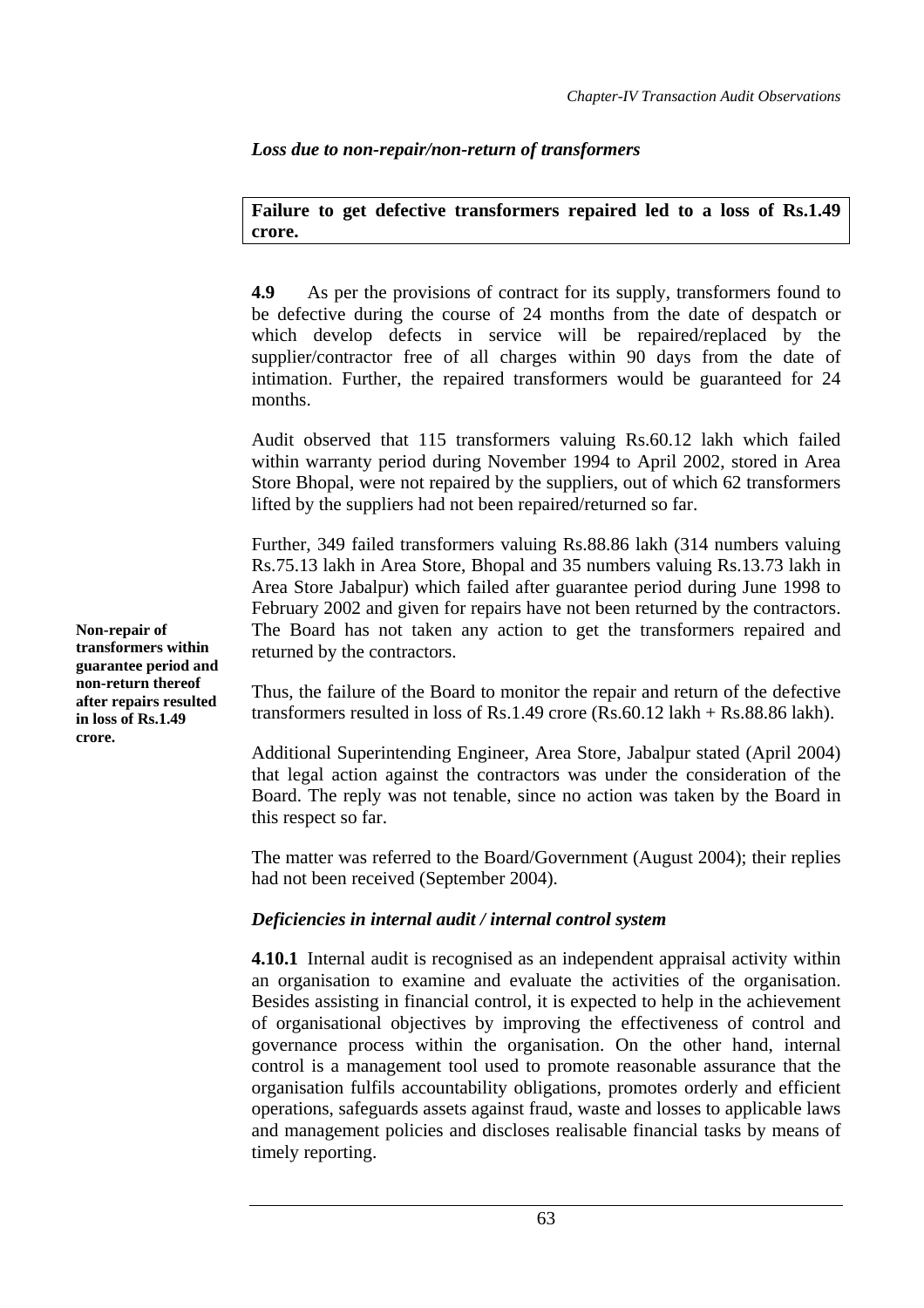#### *Audit Report (Commercial) for the year ended 31 March 2004*

The Madhya Pradesh State Electricity Board (Board) was constituted under Section 5 of the Electricity (Supply) Act, 1948. The Board has been entrusted with the responsibility of promoting a co-ordinated development of generation, transmission and distribution of electricity in the State of Madhya Pradesh in an efficient manner.

The expenditure and income of the Board for the last five years ended 31 March 2003 were as under:

|                                                    |                    | (Rupee in crore) |  |  |  |
|----------------------------------------------------|--------------------|------------------|--|--|--|
| Year                                               | <b>Expenditure</b> | <b>Income</b>    |  |  |  |
| 1998-99                                            | 6,109.17           | 6,545.31         |  |  |  |
| 1999-2000                                          | 7,104.47           | 5,763.83         |  |  |  |
| 2000-01                                            | 7,382.33           | 5,993.02         |  |  |  |
| 2001-02                                            | 6,551.27           | 5,179.96         |  |  |  |
| 2002-03                                            | 5,616.80           | 5,462.50         |  |  |  |
| The figures for $2000.01$ was upto 14 April $2001$ |                    |                  |  |  |  |

Notes:- 1 The figures for 2000-01 was upto 14 April 2001. 2. The figures for 2001-02 and 2002-03 are provisional.

The huge expenditure and income involved in the Board's operations called

for effective and efficient internal audit and internal control so as to pinpoint serious system deficiencies and weaknesses in control environment, for suitable corrective action.

# *Internal audit*

**4.10.2** Section 69 (i) of the Electricity (Supply) Act, 1948 makes it obligatory for State Electricity Boards to organise a proper system of internal audit. Till March 1995, the internal audit was conducted based on the circulars and orders issued by the Board from time to time. Realising the necessity of an internal audit manual, the Board, in consultation with management consultants, prepared an internal audit manual, which was approved by the Member (Finance) and was made effective from April 1995. The internal audit manual was not, however, placed before the Board for approval. After being pointed out in Audit, the Board adopted (May 2004) the manual for implementation in carrying out internal audit work.

## *Auditable units and their coverage*

**4.10.3** The year-wise position of number of units audited, audit parties deputed, expenditure incurred on the wing for the period 1999-2004 is given in *Annexure-21*. Audit analysis of the data given in the Annexure revealed following deficiencies.

## *Arrears in audit*

**4.10.4** The wing has to prepare by the end of January each year an annual audit programme showing units to be audited in the following year, to watch the implementation of the annual audit programme during the course of the year and also to analyse the reasons for the shortfall, if any, in achievement. The preparation of annual audit programme had not been implemented so far,

**Absence of annual audit programme resulted in lack of control over the arrears in audit.**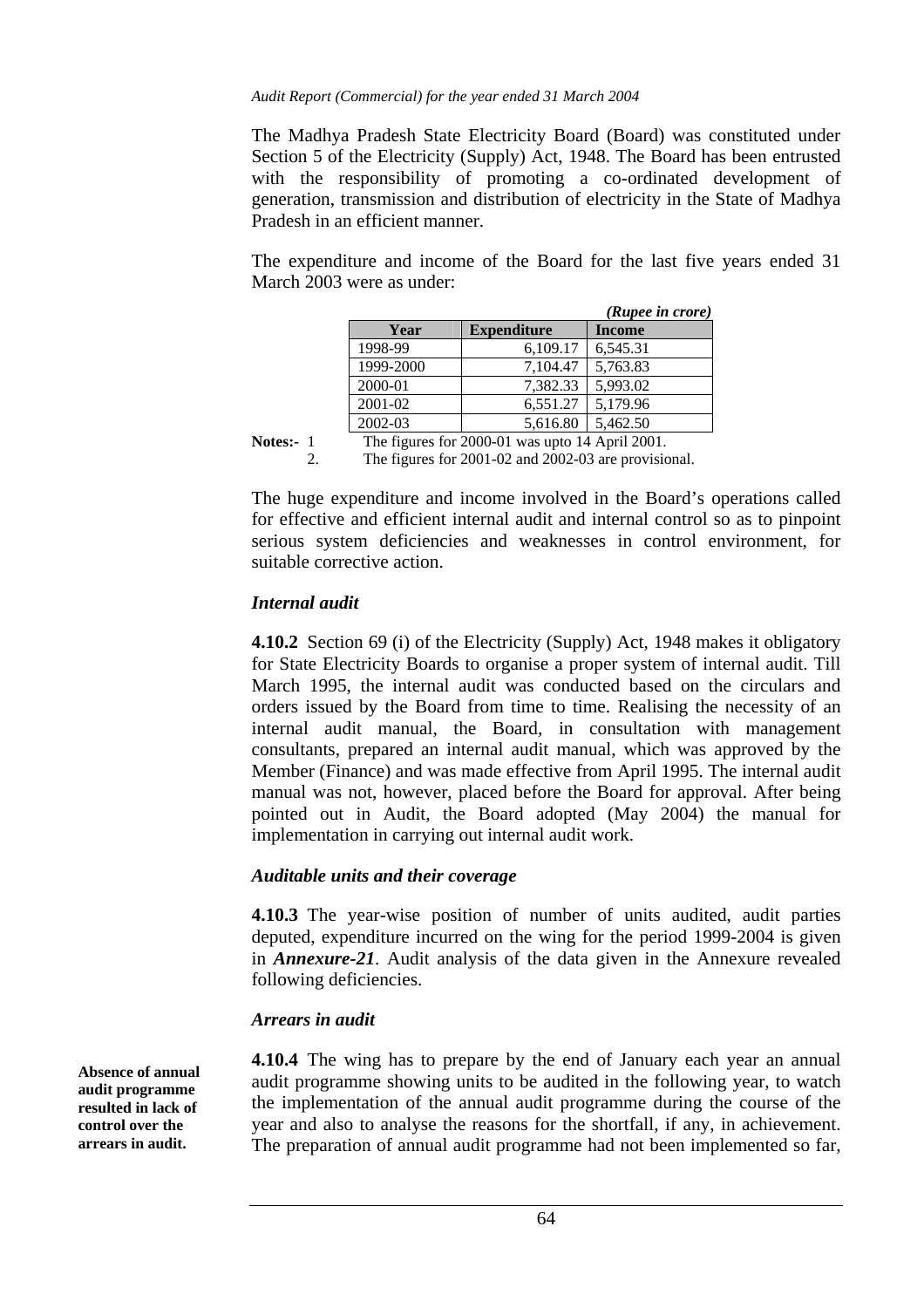with the result the wing had no control over the arrears in audit which worked out to 79 *per cent* of auditable units at the end of March 2004.

COPU recommended (November 1999) that annual audit programme should be drawn up and followed each year. The Board did not, however, comply with this recommendation.

The Board stated (February and September 2004) that shortage of audit parties combined with insufficient staff had badly affected the coverage and conduct of audit at the desired levels and that the process of annual audit programme had been implemented from July 2004. The reply was not acceptable because the available parties were not proportionately utilised by the Board. While the wing had 43 *per cent* of the sanctioned posts in its working strength during 2002-03, the arrears had accumulated to 77.41 *per cent*. Arrears in audit resulted in reduction of effectiveness of the internal audit due to passage of time.

# *Non-association of technical staff and shortage of supervision*

**4.10.5** As per section A 7.2 of the internal audit manual, an internal audit party should include a Junior Engineer. Audit observed that no engineer was, however, posted to the internal audit parties (March 2004).

According to performance report of the wing for March 2003, there was shortage of 54 *per cent*, in different cadres of the parties. As a result, 14 out of 18 audit parties were working without Section Officers and 16 audit parties without supervision of Audit Officers. With stoppage of recruitment since 1990 combined with retirements and transfers, shortage of staff in the wing was on the increase. Non-inclusion of technical personnel, lack of suitable and sufficient training in audit, and lack of supervision have affected the quality of Test Audit Reports (TAR). **Internal audit parties did not include any technical personnel.** 

# *Non-coverage of controlling / central offices*

**4.10.6** Despite the COPU's recommendation (May 1988) to bring the controlling and central offices within the ambit of internal audit, and one audit party having been sanctioned (April 1988) specifically for the audit of these offices, transactions of central/controlling offices related to purchase, projects and capital works continued to remain outside the ambit of internal audit. The Board, however, stated (February 2004) that no special audit party had been formed separately to audit controlling offices and with the existing audit parties it was difficult to cover the field offices and due to this constraint, controlling offices could not be covered.

# *Non-implementation of concurrent audit in HT billing*

**4.10.7** In order to avoid arrears in audit of high tension billing, the Board decided (June 1987) to conduct concurrent audit of HT billing, centrally at Jabalpur. The internal audit manual had also prescribed concurrent audit of HT billing in Regional Accounts Offices (RAOs) by internal audit parties stationed at the respective regions. Audit noticed that these decisions were not

**Central and controlling offices of the Board were not covered in internal audit.** 

**Concurrent audit of HT billing not implemented and arrears of audit increased steadily.**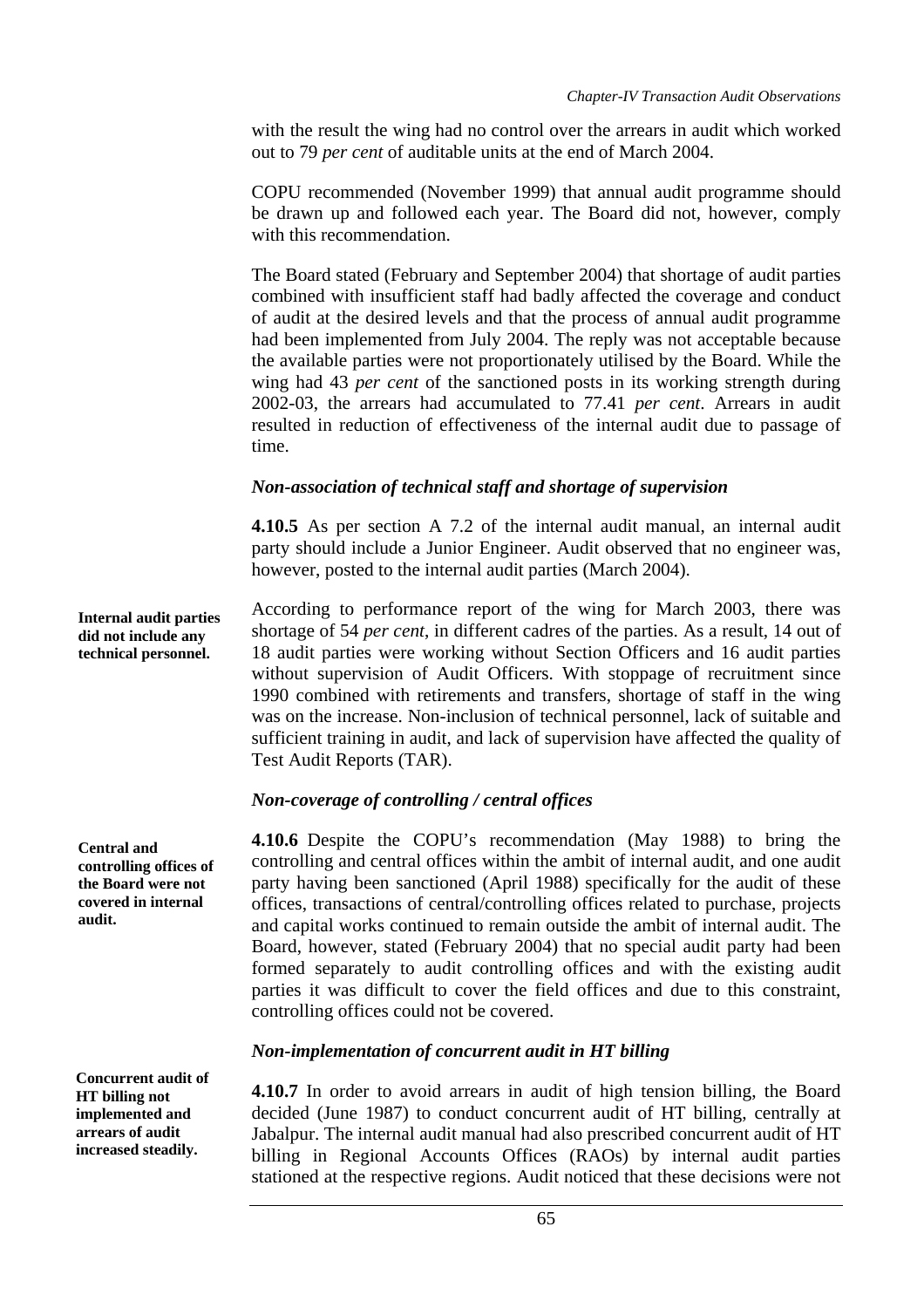implemented, and as a result, audit of high tension billing in five RAOs was in arrears for 2001-02 which increased to eight in 2002-03 and to thirteen in 2003-04.

#### *Inadequate coverage of expenditure audit*

**4.10.8** The number of units due for expenditure audit, units audited, and the percentage of coverage during 1999-2004 were as under:

| Year    | Number of units due | Number of units | Coverage (in |  |
|---------|---------------------|-----------------|--------------|--|
|         | for audit           | audited         | percent)     |  |
| 1999-00 | 400                 | 152             | 38           |  |
| 2000-01 | 400                 | 94              |              |  |
| 2001-02 | 376                 |                 |              |  |
| 2002-03 | 455                 | 59              |              |  |
| 2003-04 | 455                 |                 |              |  |

**Coverage of expenditure audit declined steadily.** 

Even though the periodicity of expenditure audit was once in four years, the coverage of units declined from 38 percent in 1999-2000 to 24 percent in 2000-01, to 19 percent in 2001-02 to 13 percent in 2002-03 and to 6 *per cent* in 2003-04. This was due to under utilisation of audit staff.

The Board accepted the observation of the Audit and stated (September 2004) that the existing system would be reviewed to increase the coverage of audit.

#### *Non-coverage of works/technical area*

**4.10.9** A test check of objections raised in expenditure audit of 10 units revealed that more than 50 *per cent* of the objections related to establishment matters. Out of 158 objections raised, only six related to works/technical matters. Poor quality of expenditure audit reports was attributed to reduction in audit staff, lack of supervision, absence of technical staff and lack of desired technical knowledge of the staff.

## *Delay in issue of test audit reports*

**4.10.10** The Test Audit Reports (TARs) containing observations having financial implications exceeding Rs.500 are forwarded by the audit parties to the head office of the wing, which are vetted and issued by Joint Director (Audit) to the respective offices.

Board had prescribed seven days for receipt of Test Audit Reports from the internal audit parties and one month for issuing them.

Out of 3,483 TARs issued during 1998-2003, the wing issued 807 reports (23.17 *per cent*) within the prescribed period of one month, 1915 reports (54.98 *per cent*) after a delay of three to six months, 533 reports (15.30 *per cent*) after a delay of six to 12 months and 228 reports (6.55 *per cent*) after a lapse of one year.

**Audit coverage of works/technical area was inadequate.** 

**Delay in issue of inspection reports correspondingly delayed recoveries resulting in loss of interest.**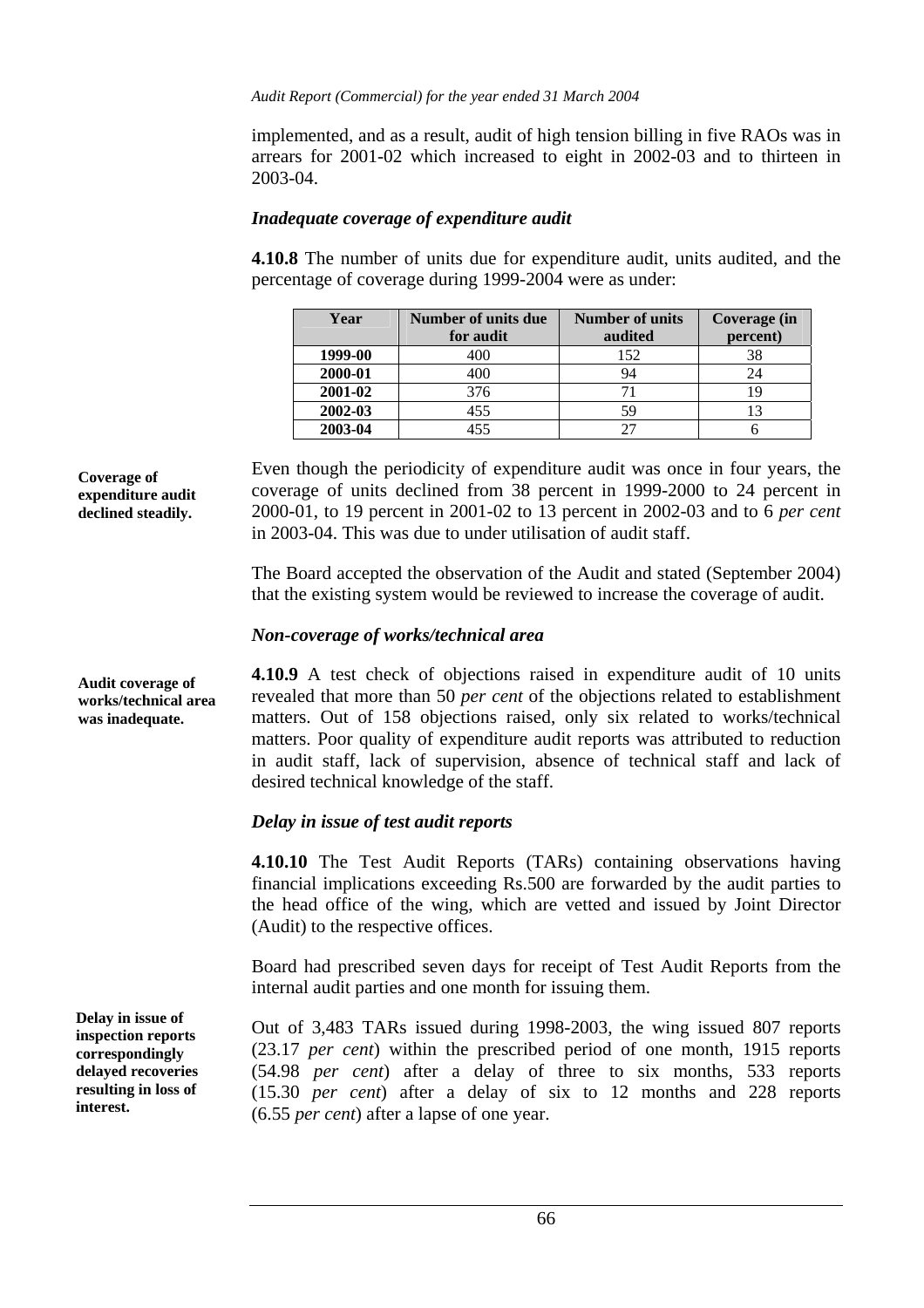The delay in issuance of reports correspondingly delayed the action on the reports including recoveries, wherever required, causing loss of interest to the Board.

#### *Internal control system*

**4.10.11** The internal control system in the Board was exercised through the revised and updated handbook of 'Delegation of powers' relating to financial and establishment matters, issued in March 1985. The observance of the provisions of Delegation of Powers was enforced through periodical administrative inspections and audit conducted by the wing. The role of the internal audit wing to ensure the compliance of these regulations was stipulated in Internal Audit Manual.

For exercising financial control over the activities, in different departments, the Board was preparing the annual budgets and the actual expenditure in these areas were compared with the budgets.

Preparation of annual accounts of the Board was not up to date. Accounts for 2001-02 and 2002-03 were yet to be adopted by the Board (October 2004).

**Effectiveness of the internal control system was not properly evaluated by the wing.** 

An analysis of the test audit reports indicated that objections relating to works/technical areas were negligible. No observations on violation of delegation of powers, or lapses in administrative inspections were noticed. Thus, the effectiveness of internal control system had not been properly evaluated by the internal audit wing.

# **Madhya Pradesh Road Transport Corporation**

*Irregular issue of free passes* 

#### **Irregular issue of free passes resulted in loss of Rs.3.05 crore.**

**4.11** Madhya Pradesh Road Transport Corporation (Corporation) was issuing free passes to freedom fighters with their escorts covering entire area of composite Madhya Pradesh. The value of these passes was to be got reimbursed from the State Government. The State was bifurcated and Chhattisgarh State was formed in November 2000. Without obtaining approval from the Government of Chhattisgarh (GOC), the Corporation continued to issue the free passes to freedom fighters and their widows in that State.

Audit observed (January 2004) that the Board of Directors was already aware of a decision (July 2002) of Ministerial sub-committee that free passes could be issued only on receipt of pending claims from the GOC. Despite this, the Corporation continued the concession up to December 2002 i.e. up to stoppage of operation of its services in that State. The value of free passes to freedom fighters (459) and their widows (123) worked out to Rs.3.17 crore. Against this, the Corporation got (March 2002) reimbursed only Rs.12 lakh from GOC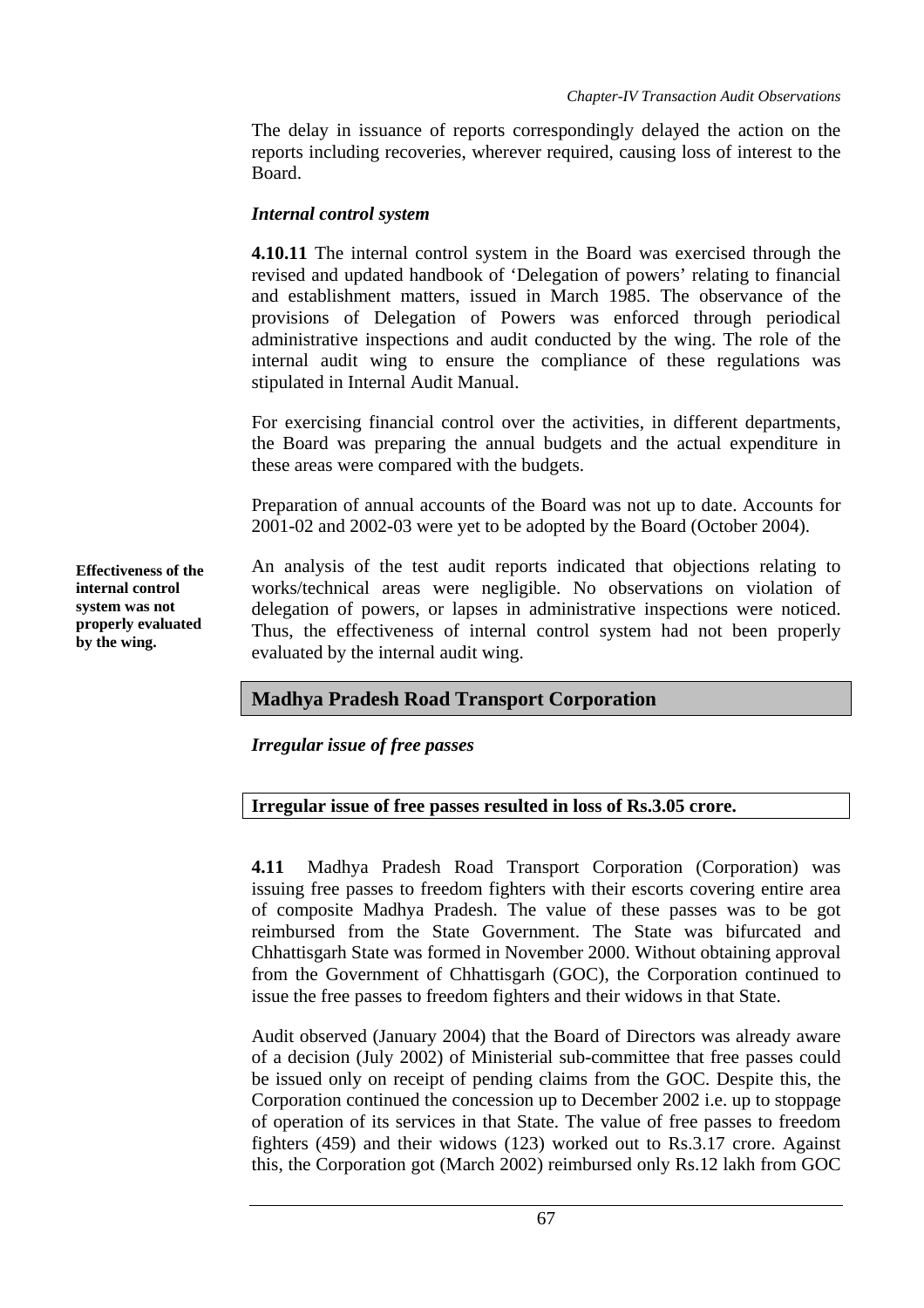*Audit Report (Commercial) for the year ended 31 March 2004*

and the balance claims (Rs.3.05 crore) have not been paid without assigning any reasons. As GOC had not released balance amount, the Managing Director ordered (February 2003) confiscation of passes. The Corporation could not, however, confiscate any passes.

Thus, continuance of free passes by the Corporation to freedom fighters and their widows of Chhattisgarh State, without approval from that Government, resulted in loss of Rs.3.05 crore.

Management stated (February and July 2004) that it had got Rs.12 lakh reimbursed from Chhattisgarh Government and the free passes issued to the freedom fighters and their widows have been cancelled.

The reply was not acceptable as the Corporation could not insist on reimbursement of its claims, as these were extended without consent of that Government, which was not proper.

The matter was reported to the Government (July 2004); their reply had not been received (September 2004).

*Avoidable payment of tax* 

#### **Failure in claiming exemption of tax for off-road buses led to avoidable expenditure of Rs.35.26 lakh.**

**4.12** Madhya Pradesh Road Transport Corporation (Corporation) was to pay road tax to the Regional Transport Office in respect of buses on road. As per sub-rule (1) of Rule 11 of Madhya Pradesh Motor Yan Karadhan Niyam, 1991, the Corporation could claim exemption from payment of road tax for each off-road bus by filing a declaration in Form -A.

Audit observed (October 2003) that 10 buses at the Corporation's depot, Shahdol were off-road during 2000-01 and the depot, without claiming exemption from tax thereon, had been remitting tax on these buses. Thus, its failure to claim exemption led to an avoidable tax payment of Rs.35.26 lakh up to September 2003.

Depot Manager stated (October 2004) that the matter would be taken care of in future.

The matter was reported to Government (May 2004); their reply had not been received (September 2004).

*Procurement and maintenance of tyres, tubes and flaps including performance of tyre retreading plants* 

**4.13** The Corporation operated a fleet of 1269 buses through 42 depots and seven divisions during 2003-04. As on 31 March 2004, the Corporation had

**Non-claiming of exemption of tax for off-road buses resulted in extra expenditure of Rs.35.26 lakh.** 

**Issue of passes without consent of Government resulted in loss of Rs.3.05 crore.**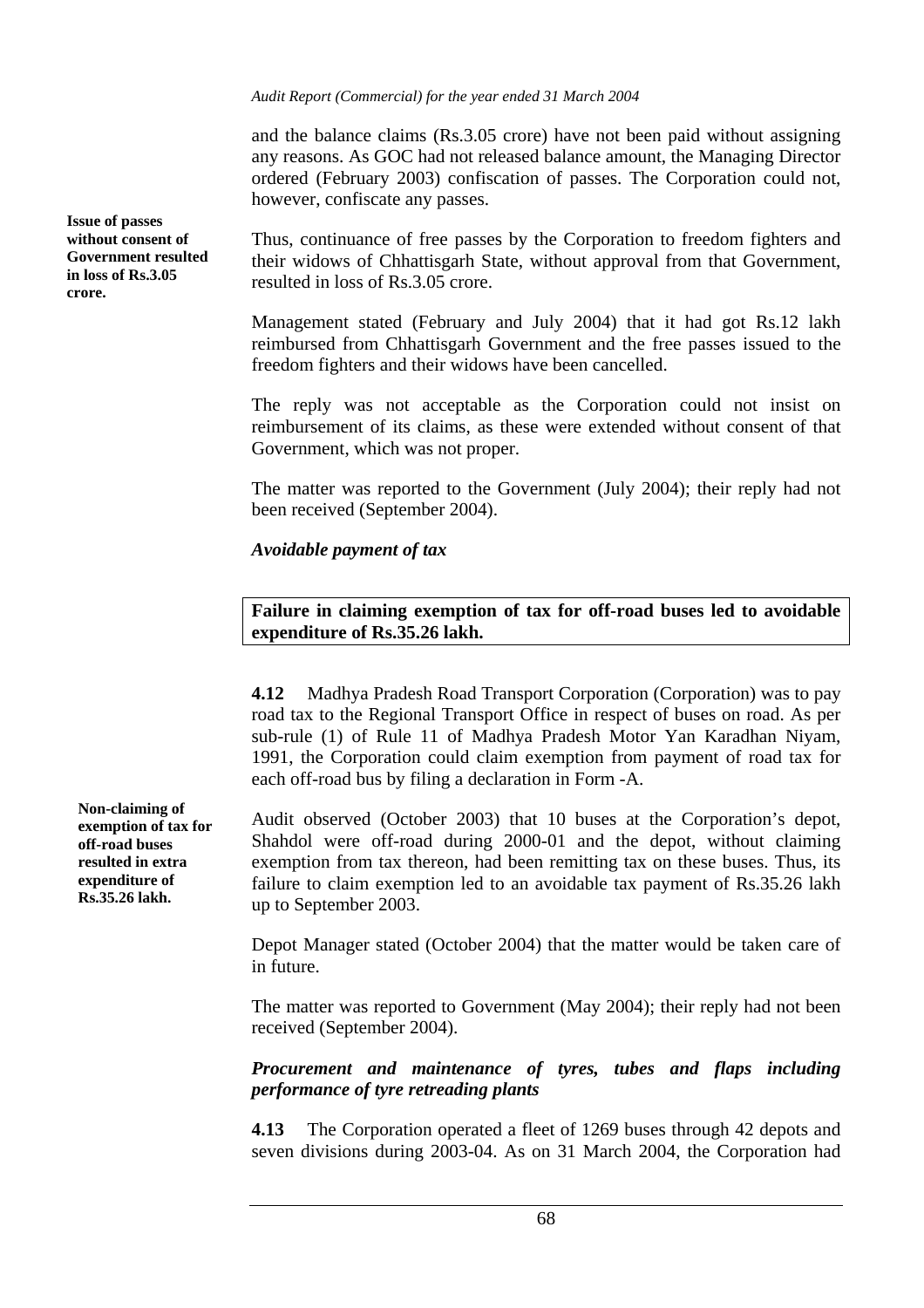four retreading plants at Bhopal, Jabalpur, Gwalior and Mhow divisions for tyre retreading.

# *Purchase procedure*

**4.13.1** A centralised purchase procedure was in existence up to March 1996. As per this procedure, finalisaton of tenders, placing of orders and follow-up action were looked into by the Headquarters Tender Committee (HQTC) at the corporate office. Thereafter, the corporate office restricted its activity to identifying the suppliers and fixing the prices based on the lowest cost per kilometre (CPKM) and communicating the same to the divisions for procurement on cash basis from the identified suppliers in smaller quantities. Hence, placing of orders and payments were left to the choice of the divisions.

# *Non-availing of cash discount*

**4.13.2** Due to its poor financial position, the Corporation had been placing orders for tyres on the suppliers willing to supply in smaller quantities on demand, ignoring the price preference offered by the suppliers for bulk purchases. Contrary to the practice followed by other state transport undertakings, it could not give preference to the mileage obtained after retreading while placing orders for new tyres. During 1999-2004, the Corporation purchased 50,856 tyres valuing Rs.44.67 crore. Though the divisions procured tyres by handing over a demand draft for the value of purchase, the divisions could not avail cash discount due to procurements in smaller quantities.

Audit observed that instead of allowing the divisions to place orders and effect payments for their requirements, had the corporate office placed orders for bulk quantity duly giving supply schedule for each division, it could have earned cash discount. Thus, its failure to do so led to forgoing cash discount of Rs.89.34 lakh (two *per cent* on Rs.44.67 crore).

It could have also avoided expenditure on transportation of tyres from the suppliers' point to the divisional stores as the Corporation had to take delivery from the suppliers' point due to piecemeal procurement. The expenditure so incurred, however, could not be quantified in audit for want of details from Corporation.

While agreeing (February 2004) with the audit observations management was not in agreement for the loss worked out by the Audit. However, fact remains that it could not effect bulk purchases due to its weak financial position.

# *Breakdowns of buses due to failure of tyres*

**4.13.3** The standard breakdown rate of the industry is 0.33 per 10,000 kms operations. As against this, the breakdown rate in the Corporation was 1.13, 0.99, 0.67, 0.69 and 0.89 per 10,000 kms respectively during the five years ended March 2003. A comparison of the ratio of breakdown of buses due to

**Corporation had foregone discount of Rs.89.34 lakh due to purchase of tyres in smaller quantities.**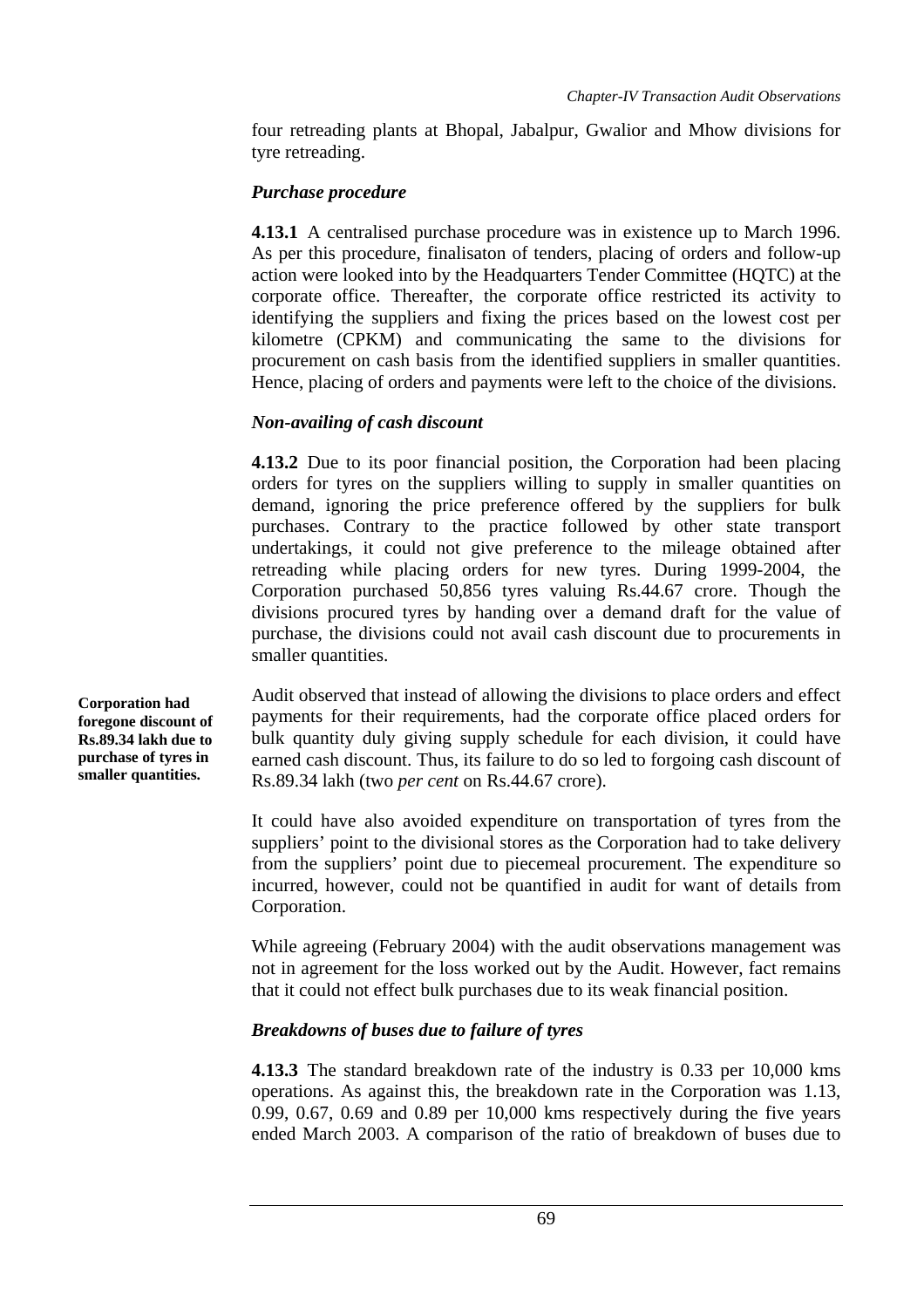failure of tyres to average fleet in the Corporation with that of  $\text{AP} \text{SRTC}^{40}$ during 1999-2003 is given below:

| <b>Years</b> | <b>Total</b><br>number<br>of break downs |               | <b>Breakdowns due to tyre</b><br>failure | <b>MPRTC</b> | <b>APSRTC</b> |
|--------------|------------------------------------------|---------------|------------------------------------------|--------------|---------------|
|              |                                          | <b>Number</b> | Percentage                               |              |               |
|              |                                          |               | (4)                                      |              | (6)           |
| 1999-2000    | 16,343                                   | 1,767         | 10.81                                    | 0.77:1       | 0.32:1        |
| 2000-01      | 14,296                                   | 1,667         | 11.66                                    | 0.70:1       | 0.30:1        |
| 2001-02      | 13,738                                   | 2.012         | 14.65                                    | 0.79:1       | 0.31:1        |
| 2002-03      | 11.216                                   | 1,335         | 11.85                                    | 0.76:1       | NA            |

**Higher tyre failure contributed to high incidence of breakdown.**

The percentage of breakdowns due to tyre failure to total breakdowns has increased from 10.81 in 1999-2000 to 14.65 during the year 2001-02 which led to increase in cancellation of scheduled kms and reduction in revenues. The loss could not be quantified in audit as the corporate office was not having the cause-wise details of cancelled kms during the period under review.

#### *Consumption of tyres*

**4.13.4** The Corporation fixed the retreadibility factor (RTF) at 1:2, but it could not achieve this in any of the four years during 1999-2003 which resulted in higher usage per lakh kms.

Audit noticed that the consumption of new tyres used per lakh kilometre operation in the Corporation ranged between 5.70 (2003-04) and 6.99 (2001-02) during 1999-2004 compared to 4.77 (APSRTC)<sup>41</sup>, 4.85 (KSRTC)<sup>41</sup> and  $5.22$  (MSRTC)<sup>41</sup> during 1999-2000. The increased tyre failures and consumption of retreaded tyres without completion of the average life were mainly due to the following controllable factors:

- $\triangleright$  Negligence of the wheel fitter in checking the tyre properly,
- ¾ Non-maintenance of proper air pressure in tyres,
- $\triangleright$  Failure to change one-side worn tyre in time,
- $\triangleright$  Improper alignment of wheel,
- $\triangleright$  Non removal of the tyre immediately on reaching wear and tear up to 0.5 mm of skid depth,
- $\triangleright$  Improper functioning of breaks, and
- $\triangleright$  Negligence of the drivers and their bad driving habits, etc.

**Reasons for tyre failures were not identified.** 

 $\overline{a}$ 

*<sup>40</sup> Andhra Pradesh State Road Transport Corporation* 

*<sup>41</sup> Andhra Pradesh State Road Transport Corporation; Karnataka State Road Transport Corporation and Maharashtra State Road Transport Corporation*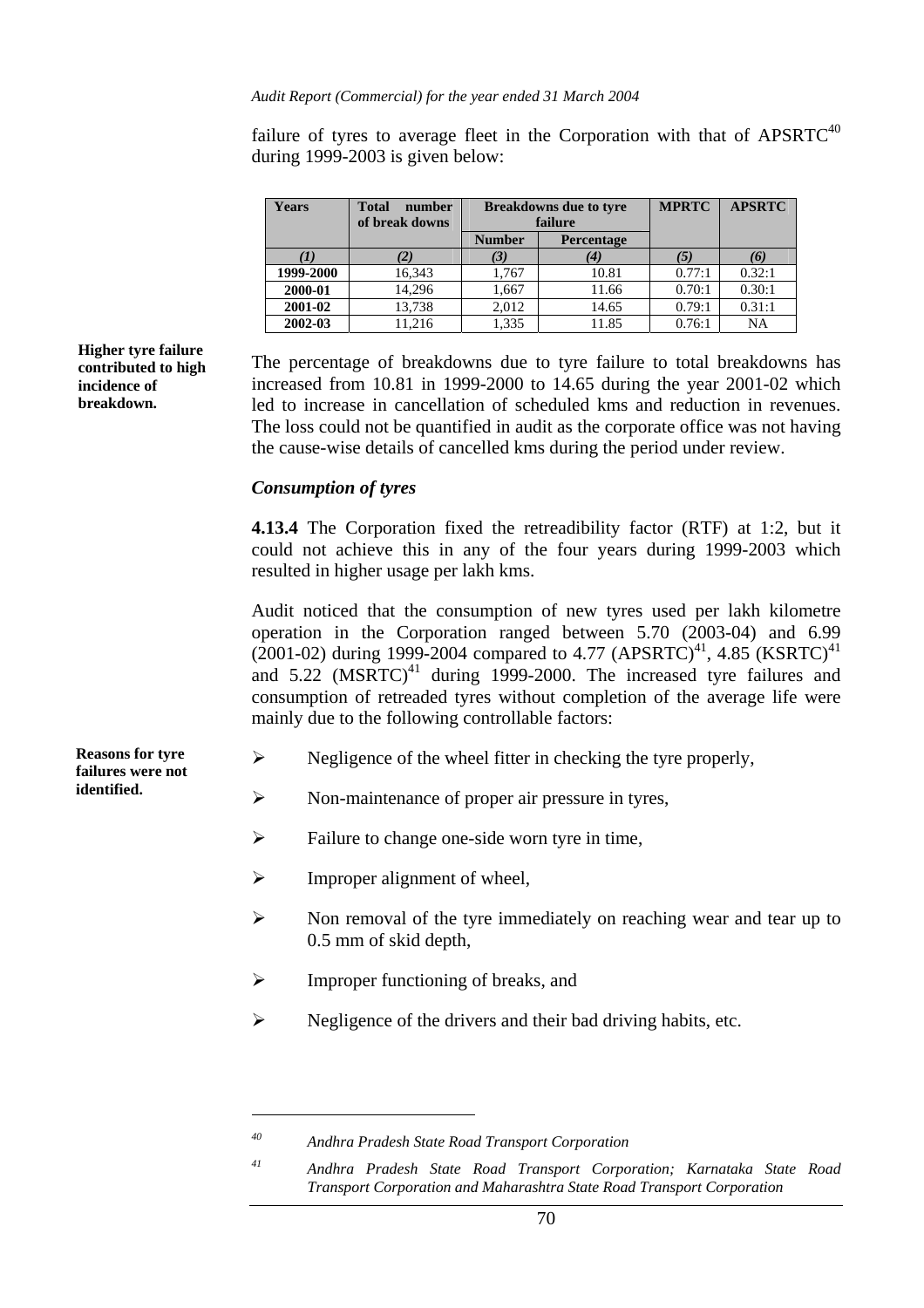The Corporation, however, did not identify the reasons for tyre failure for taking effective remedial measures and attributed (February 2004) it to the prevailing bad road condition in the state.

Audit, however, observed that the tyre failures were high even on good roads such as Bhopal-Indore, Ujjain-Indore etc. Further, against the sanctioned strength of 62 posts of tyre caretaker, 34 had been kept vacant since 1995.

#### *Usage of more tyres*

**4.13.5** The Corporation fixed targeted life of a new and retreaded tyre at 45,000 and 28,000 kms (per tyre retreading) respectively. The all India average life of new tyre for the State Road Transport Corporations was 48,556 kms. The usage of new and retreaded tyres, RT factor and the average life during the years 1999-2004 are indicated in *Annexure-22*.

Audit observed that the Corporation did not achieve the targeted RT factor in any of the years during 1999-2003. The low achievement resulted in obtaining the maximum life of only 42,392 (1999-2000) kms for new and 27,848 kms (2003-04) for retreaded tyres. This has forced the Corporation to use 1,908 extra tyres against the requirement of 32,187 tyres as per norms involving expenditure of Rs.1.21 crore.

Management stated (September 2004) that the average performance of tyres differed from state to state depending upon the prevailing road and vehicle conditions. Further, targets were always set on high side to make the units strive for improved performance.

## *Scrapping of tyres*

**4.13.6** The Corporation fixed a norm of 45,000 km for new tyre and 28,000 km for retreaded tyres (per retreading). As per its RTF of 1:2, a tyre should achieve a life of 1,01,000 km (45,000+56,000 (28,000 per retreading)). The Corporation scrapped 4,889 new tyres during 1999-2004 after achieving aggregate mileage of only 2,171.68 lakh kms. This resulted in avoidable expenditure of  $\text{Rs}.1.73 \text{ crore}^{42}$  as per *Annexure-23*. Similarly, the Corporation also scrapped 31,965 retreaded tyres during 1999-2004 before achieving their average life of 56,000 (for two retreading). This led to lesser utilisation of 8,678.8 lakh km equivalent to 8,590 tyres valued at Rs.5.43 crore.

Further, the premature failure of new tyres in the Corporation ranged between 11.19 (2000-01) and 9.09 (2002-03) *per cent* against transport industry norm of five *per cent* for scrap.

 $\overline{a}$ *42* 

**There was usage of more tyres costing Rs.1.21 crore due to less mileage by new tyres.** 

**Premature scrapping of 4,889 new tyres led to extra expenditure of Rs.1.73 crore.** 

**31,965 retreaded tyres valuing Rs.5.43 crore were scrapped prematurely.** 

<sup>(</sup>i) Shortfall (in lakh kms) **:** 2,766.21<br>
(ii) Shortfall in terms of tyres ((i) divided by 1,01,000 km) **:** 2,739 numbers (ii) Shortfall in terms of tyres ((i) divided by  $1,01,000 \text{ km}$ ) **:**  $2,739 \text{ mu}$ <br>(iii) Average cost per tyre

<sup>(</sup>iii) Average cost per tyre **:** Rs.6,322

<sup>(</sup>iv) Avoidable expenditure ((ii) multiplied by (iii)) **:** Rs.173.16 lakh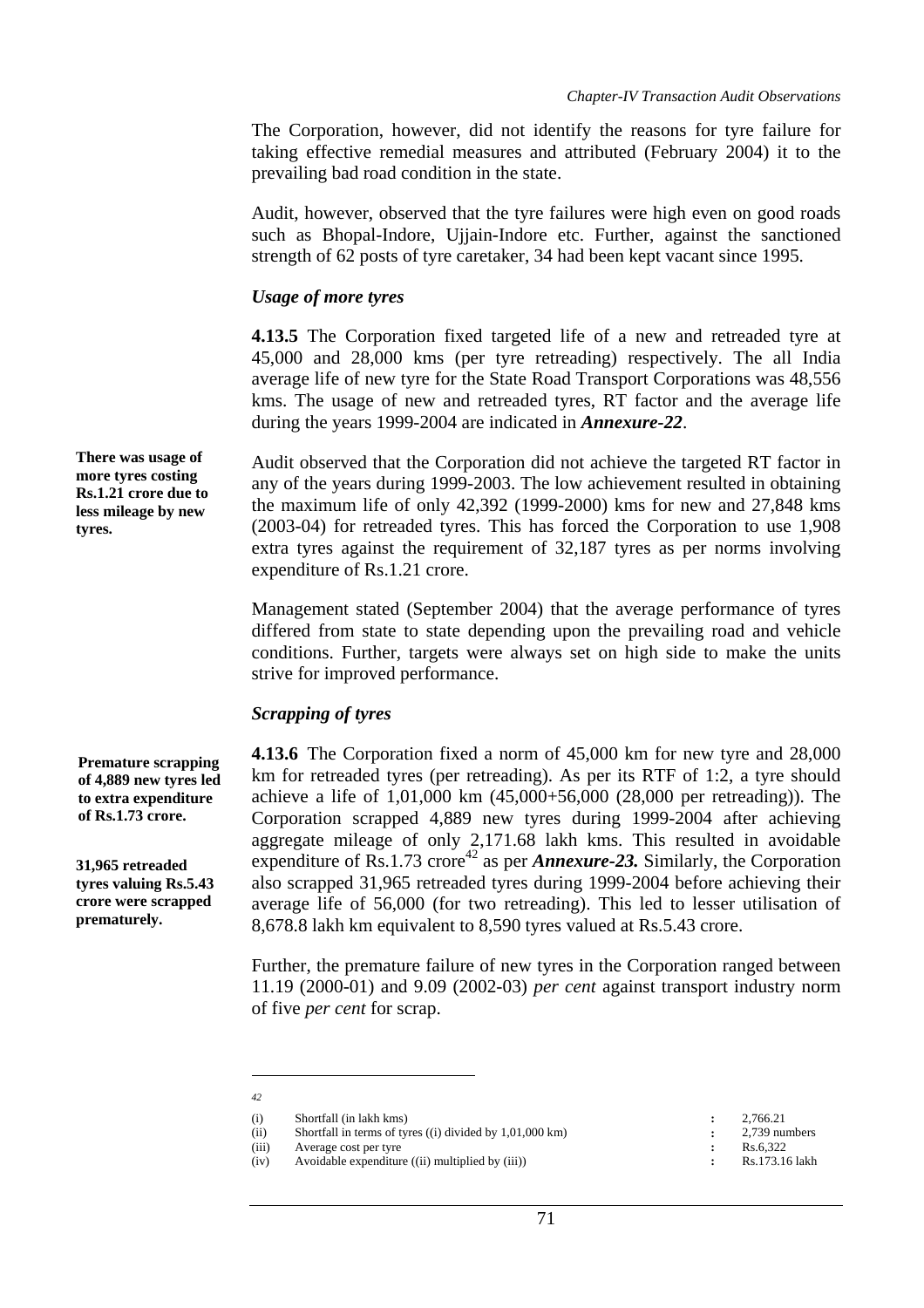The management stated (February 2004) that the overaged vehicles had to ply on bad roads and therefore, tyres were damaged in such a way that they could not be taken up for retreading, hence assessment of loss, was not reasonable.

The reply was not convincing as scrapping of retreaded tyres by the depots across the state, clearly indicated that no efforts were made for maintenance of tyres to minimise the tyre scrap.

## **Tyre retreading plants**

#### *Low capacity utilisation*

**4.13.7** As on 31 December 2003, the Corporation had four tyre retreading plants, each headed by a works manager under the control of Deputy General Manager (Technical) at the Corporate office. The capacity utilisation of plants ranged between 60 and 71 *per cent* during 1999-2004, as detailed hereunder:

| <b>Particulars</b>           | 1999-2000 | 2000-01 | 2001-02 | 2002-03       | 2003-04                         |
|------------------------------|-----------|---------|---------|---------------|---------------------------------|
| ı.                           | 2.        | 3.      |         | 5.            | 6.                              |
| Installed<br>capacity        | 34,416    | 32,820  | 32,256  | $29,856^{43}$ | 29,856                          |
| Production                   | 20,786    | 21,814  | 22,868  | 19,551        | 10.471<br>(up to November 2003) |
| Shortfall                    | 13,630    | 11,006  | 9,388   | 10,305        | 19,385                          |
| Percentage of<br>utilisation | 60.4      | 66.5    | 70.9    | 65.5          | 35.1                            |

The underutilisation of capacity was due to reduction in gross operated kms against the scheduled kms. This was due to increase in maintenance of off road buses i.e. 509 (1998-99), 565 (1999-2000), 559 (2000-01) and 676 (2001-02) and cancellation of 2,422.83 lakh kms for want of buses and breakdown of buses due to overaged fleet, as indicated below.

| Age (Years)  | <b>Number of buses</b> |
|--------------|------------------------|
| Above 20     | 24                     |
| 16-20        | 313                    |
| $11 - 15$    | 333                    |
| $6-10$       | 603                    |
| Up to $5$    | 361                    |
| <b>Total</b> | 1,634                  |

Consequently, the installed capacity of plants could not be put to maximum use for want of tyres for retreading.

 $\overline{a}$ 

*<sup>43</sup> Reduction in installed capacity was due to bifurcation of the state and closure of Rewa division.*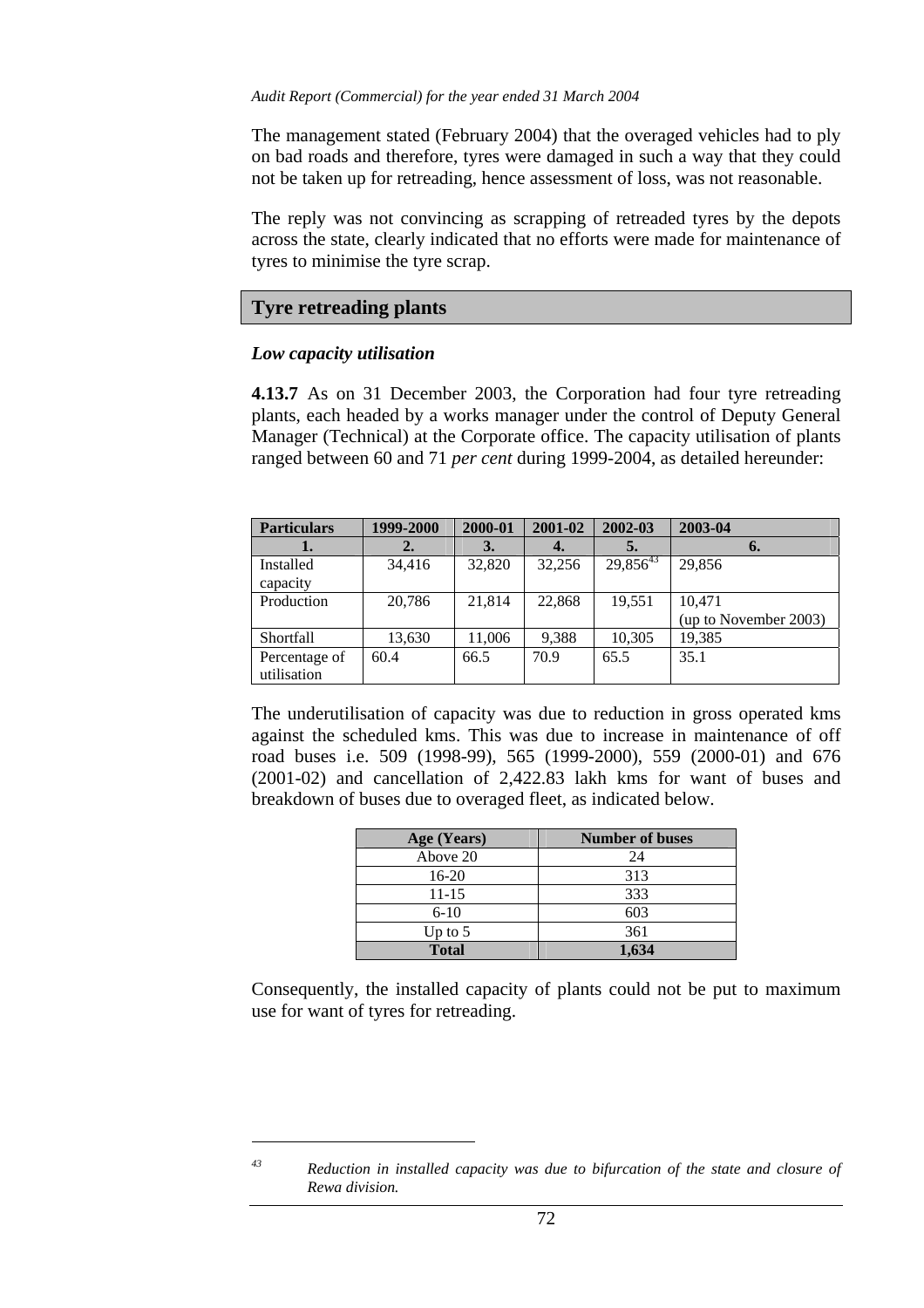# *Premature failure of retreaded tyres*

**4.13.8** The Corporation has not fixed any norms for premature failure of retreaded tyres so far (September 2004). The corporate office could not review the process losses of plants due to non-receipt of information periodically from the plants during 1998-2003.

Scrutiny of the data compiled at the instance of audit revealed that during 1998-2003 the Corporation removed 725 retreaded tyres after their achieving mileage of only 45,089 km against 4.06 lakh km as per the norm of 28,000 per retreading.

Audit observed that:

- ¾ premature failure of retreaded tyre resulted in foregoing mileage of 405.55 lakh km of these tyres,
- ¾ the percentage of premature failure ranged between 0.82 and 2.45 compare to norm of 0.25 *per cent* in KSRTC, and
- $\blacktriangleright$  the percentage was high (1.98, 2.13, 5.03, 3.1 and 5.84) in Jabalpur plant.

Despite the high incidence of premature scrapping at various plants, the Corporation did not take any corrective measures for bringing down failures.

## *Non-fixation of norms for consumption of material and energy*

**4.13.9** Despite being in existence for four decades, the Corporation did not conduct any study on consumption of material, energy and manpower required for completion of work and to fix any norms. The plants did not even have the facility of identifying energy consumption for want of separate meter. Instead of fixing norms in quantitative terms, the Corporation fixed cost of retreading at Rs.1,500 per tyre in 1997.

Audit observed that the cost achieved did not match the norm of Rs.1,500 during 1999-2004. In the absence of fixation of quantitative norms and recording the power consumption, the Corporation could not identify excess consumption of raw material, energy and labour utilisation and thus could not take any corrective action.

The Management stated (September 2004) that the retreading cost was fixed at higher side at Rs.1,500 per tyre to ensure timely payment of wages to workers in the plant out of amount received from user depot. It was also stated that steps were being taken to maintain job cards, instal sub-meters for recording power consumption and for fixing norms for consumption of materials for retreading.

**There was failure of retreaded tyres leading to loss of mileage of 4.06 lakh kms.** 

**No norms were fixed for consumption of material and energy.**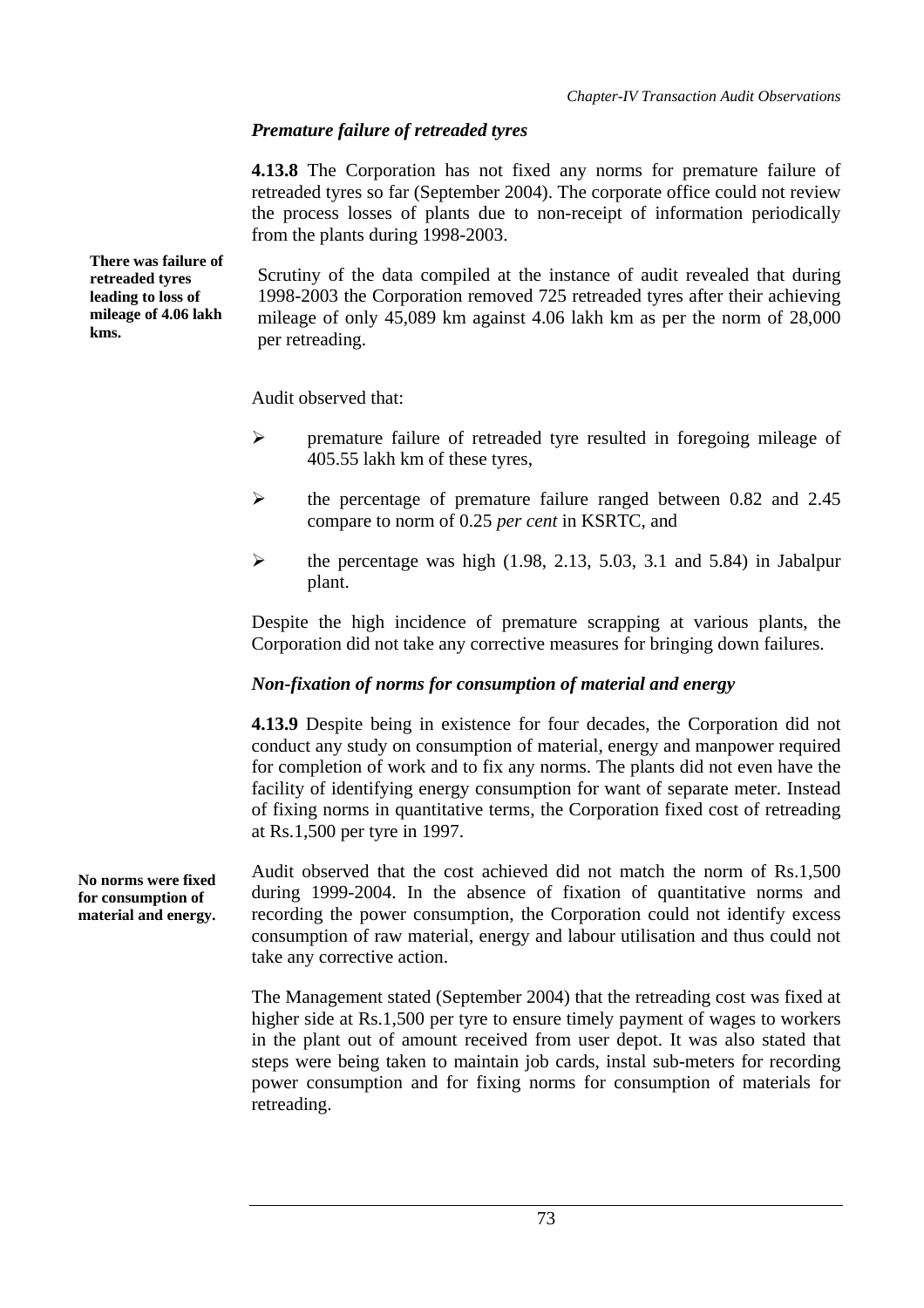## *Piecemeal purchase of tread rubber at higher cost*

**4.13.10** Tyre retreading plants were authorised to procure their own requirement of materials. Instead of procuring from the standard manufacturers such as MRF, LG, etc., materials were purchased locally without evaluating their performance and obtaining any guarantee. The following table indicates the average cost of tread rubber per kg procurred by each plant.

|               |             | (Rupees per kg) |                 |  |
|---------------|-------------|-----------------|-----------------|--|
| <b>Bhopal</b> | <b>Mhow</b> | <b>Gwalior</b>  | <b>Jabalpur</b> |  |
| 79.72         | 85.83       | 70.15           | 85.41           |  |
| 80.50         | 81.52       | 70.11           | 80.61           |  |
| 73.75         | 71.80       | 89.88           | 81.25           |  |
| 72.77         | 76.86       | 74.01           | 79.74           |  |
| 75.06         | 81.80       | 79.37           | 73.22           |  |
|               |             |                 |                 |  |

**Piecemeal purchase of tread rubber led to extra expenditure of Rs.53.85 lakh.** 

Audit observed that had the Corporate office placed bulk orders to suit the requirement of each plant, it could have avoided extra expenditure of Rs.53.85 lakh, as detailed in *Annexure-24.*

Management stated (September 2004) that due to financial constraints, the divisions were advised to purchase tread rubber from the sources identified by the Head Office depending upon the availability of suppliers. This led to variation in price of tread rubber purchased.

## **General**

#### *Response to Inspection Reports, Draft Paragraphs and Reviews*

**4.14** Audit observations noticed during audit and not settled on the spot are communicated to the heads of PSUs and the administrative departments concerned of State Government through Inspection Reports. The heads of PSUs are required to furnish replies to the Inspection Reports through the respective Heads of Departments within a period of six weeks. Inspection Reports issued up to March 2004 pertaining to 31 PSUs disclosed that 4,519 paragraphs relating to 1,691 Inspection Reports remained outstanding at the end of September 2004. Of these, 1,368 Inspection Reports containing 3,106 paragraphs had not been replied to for one year to 19 years *(Annexure-25)*.

Similarly, draft paragraphs and reviews on the working of PSUs are forwarded to the Principal Secretary/Secretary of the administrative department concerned demi-officially seeking confirmation of facts and figures and their comments thereon within a period of six weeks. It was, however, observed that out of 15 draft paragraphs and two draft reviews forwarded to the various departments between April and August 2004, as per details in Anneuxre, replies to two reviews and 12 draft paragraphs were awaited (September 2004).